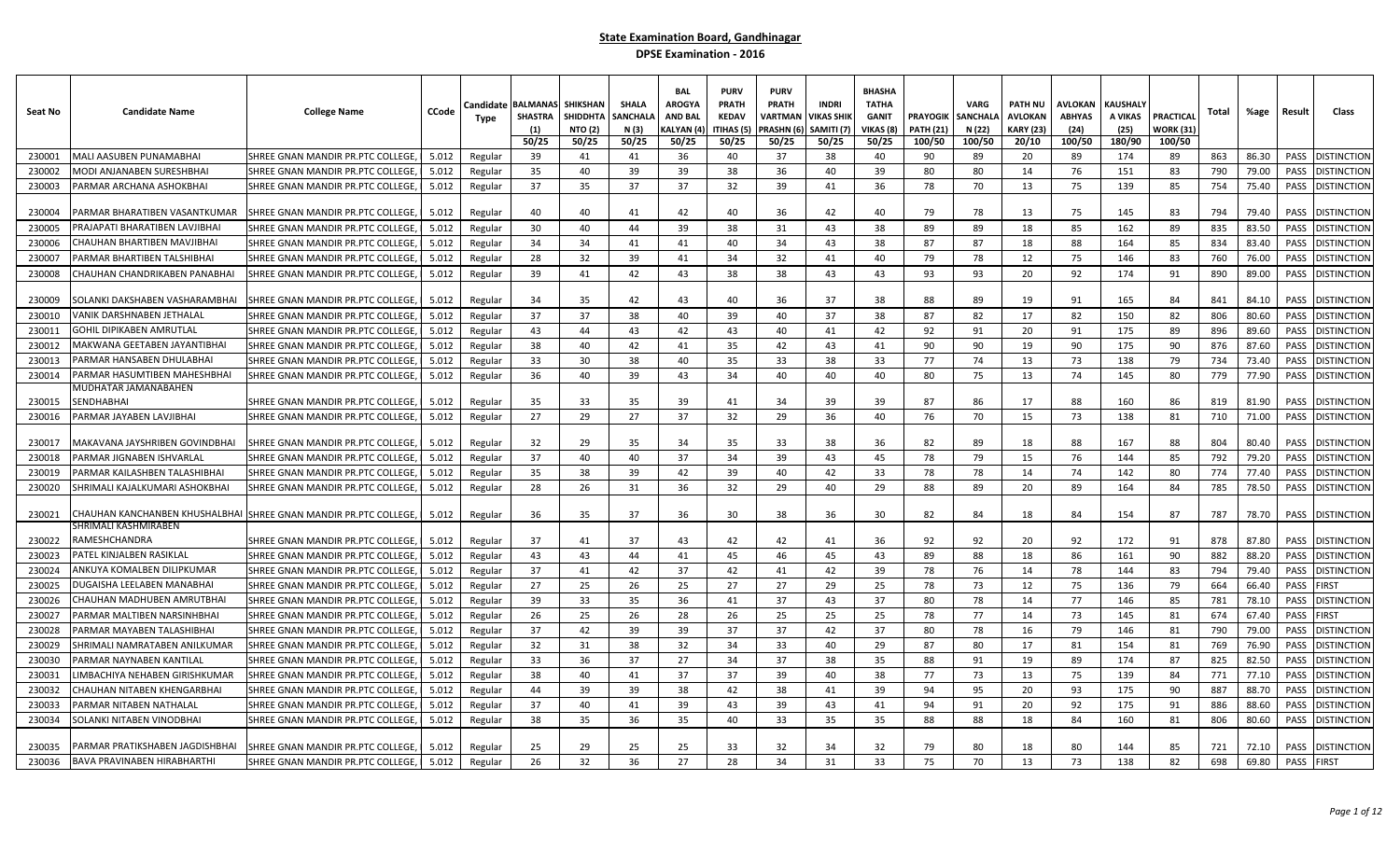| Seat No | <b>Candidate Name</b>               | <b>College Name</b>                                                  | CCode | Type     | Candidate BALMANAS SHIKSHAN<br>50/25 | SHASTRA SHIDDHTA<br><b>NTO (2)</b><br>50/25 | <b>SHALA</b><br><b>SANCHALA</b><br>N (3)<br>50/25 | <b>BAL</b><br><b>AROGYA</b><br><b>AND BAI</b><br><b>KALYAN (4</b><br>50/25 | <b>PURV</b><br>PRATH<br><b>KEDAV</b><br>50/25 | <b>PURV</b><br><b>PRATH</b><br>ITIHAS (5) PRASHN (6) SAMITI (7)<br>50/25 | <b>INDRI</b><br><b>VARTMAN   VIKAS SHII</b><br>50/25 | <b>BHASHA</b><br><b>TATHA</b><br><b>GANIT</b><br>VIKAS (8)<br>50/25 | <b>PRAYOGIK</b><br><b>PATH (21)</b><br>100/50 | <b>VARG</b><br><b>SANCHAL</b><br>N (22)<br>100/50 | <b>PATH NU</b><br><b>AVLOKAN</b><br><b>KARY (23)</b><br>20/10 | <b>ABHYAS</b><br>(24)<br>100/50 | <b>AVLOKAN KAUSHALY</b><br>A VIKAS<br>(25)<br>180/90 | PRACTICAL<br><b>WORK (31)</b><br>100/50 | Total | %age                                           | Result      | Class              |
|---------|-------------------------------------|----------------------------------------------------------------------|-------|----------|--------------------------------------|---------------------------------------------|---------------------------------------------------|----------------------------------------------------------------------------|-----------------------------------------------|--------------------------------------------------------------------------|------------------------------------------------------|---------------------------------------------------------------------|-----------------------------------------------|---------------------------------------------------|---------------------------------------------------------------|---------------------------------|------------------------------------------------------|-----------------------------------------|-------|------------------------------------------------|-------------|--------------------|
| 230037  | PARMAR PRAVINABEN KHODABHAI         | SHREE GNAN MANDIR PR.PTC COLLEGE,                                    | 5.012 | Regular  | 39                                   | 43                                          | 41                                                | 37                                                                         | 41                                            | 36                                                                       |                                                      | 42                                                                  | 89                                            | 87                                                |                                                               | 89                              | 169                                                  | 87                                      | 861   | 86.10                                          | <b>PASS</b> | <b>DISTINCTION</b> |
| 230038  | KUVARIYA PRITIBEN RAJESHBHAI        | SHREE GNAN MANDIR PR.PTC COLLEGE,                                    | 5.012 | Regular  | 39                                   | 41                                          | 40                                                | 36                                                                         | 37                                            | 39                                                                       |                                                      | 38                                                                  | 82                                            | 88                                                |                                                               | 88                              | 162                                                  | 83                                      | 831   | 83.10                                          | PASS        | <b>DISTINCTION</b> |
| 230039  | PATEL RADHIKA ASHOKKUMAR            | SHREE GNAN MANDIR PR.PTC COLLEGE,                                    | 5.012 | Regular  | 34                                   | 38                                          | 40                                                | 39                                                                         | 40                                            | 36                                                                       | 39                                                   | 42                                                                  | 90                                            | 91                                                | 20                                                            | 91                              | 170                                                  | 90                                      | 860   | 86.00                                          | PASS        | <b>DISTINCTION</b> |
| 230040  | MAKWANA RAJPRIYA MUKESHKUMAR        | SHREE GNAN MANDIR PR.PTC COLLEGE,                                    | 5.012 | Regular  | 40                                   | 41                                          | 42                                                |                                                                            | 44                                            | 36                                                                       | 44                                                   | 43                                                                  | 88                                            | 88                                                | 18                                                            | 88                              | 169                                                  | 90                                      | 874   | 87.40                                          |             | PASS DISTINCTION   |
| 230041  |                                     | PARMAR RASHMIKABEN JAGADISHBHAI SHREE GNAN MANDIR PR. PTC COLLEGE, I | 5.012 | Regular  | 31                                   | 36                                          | 39                                                | 37                                                                         | 42                                            | 33                                                                       | 39                                                   | 36                                                                  | 88                                            | 84                                                | 18                                                            | 87                              | 159                                                  | 86                                      | 815   | 81.50                                          |             | PASS DISTINCTION   |
| 230042  | <b>CHAUHAN REKHABEN MAVAGEEBHAI</b> | SHREE GNAN MANDIR PR.PTC COLLEGE.                                    | 5.012 | Regular  | 35                                   | 41                                          | 37                                                | 39                                                                         | 37                                            | 34                                                                       |                                                      | 34                                                                  | 90                                            | 88                                                |                                                               | 89                              | 167                                                  | 87                                      | 836   | 83.60                                          | PASS        | <b>DISTINCTION</b> |
| 230043  | RAVAL RIDDHI BHALCHANDRABHAI        | SHREE GNAN MANDIR PR.PTC COLLEGE,                                    | 5.012 | Regular  | 41                                   | 42                                          | 43                                                | 35                                                                         | 41                                            | 39                                                                       |                                                      | 41                                                                  | 85                                            | 80                                                | 18                                                            | 80                              | 150                                                  | 87                                      | 823   | 82.30                                          | PASS        | <b>DISTINCTION</b> |
| 230044  | MIR SABNAMBEN HUSENBHAI             | SHREE GNAN MANDIR PR.PTC COLLEGE,                                    | 5.012 | Regular  | 28                                   | 38                                          | 35                                                | 33                                                                         | 38                                            | 31                                                                       | 35                                                   |                                                                     | 85                                            | 85                                                | 16                                                            | 80                              | 156                                                  | 85                                      | 776   | 77.60                                          | PASS        | <b>DISTINCTION</b> |
| 230045  | GAJJAR SAPANABEN AMRUTLAL           | SHREE GNAN MANDIR PR.PTC COLLEGE,                                    | 5.012 | Regular  | 42                                   | 40                                          | 31                                                | 39                                                                         | 45                                            | 40                                                                       | 42                                                   | 34                                                                  | 78                                            | 78                                                | 13                                                            | 78                              | 143                                                  | 82                                      | 785   | 78.50                                          | PASS        | <b>DISTINCTION</b> |
| 230046  | PARMAR SONALBEN NATHABHAI           | SHREE GNAN MANDIR PR.PTC COLLEGE,                                    | 5.012 | Regular  | 41                                   | 38                                          | 39                                                |                                                                            | 44                                            | 38                                                                       |                                                      | 32                                                                  | 90                                            | 90                                                | 18                                                            | 86                              | 167                                                  | 88                                      | 847   | 84.70                                          | PASS        | <b>DISTINCTION</b> |
| 230047  | CHAUHAN SUNITABEN DEVABHAI          | SHREE GNAN MANDIR PR.PTC COLLEGE,                                    | 5.012 | Regular  | 36                                   | 40                                          | 40                                                |                                                                            | 44                                            | 38                                                                       | 38                                                   | 43                                                                  | 81                                            | 79                                                |                                                               | 77                              | 147                                                  |                                         | 797   | 79.70                                          | PASS        | <b>DISTINCTION</b> |
| 230048  | NAGARIYA VIJAYABEN DHANJIBHAI       | SHREE GNAN MANDIR PR.PTC COLLEGE,                                    | 5.012 | Regular  |                                      | 39                                          | 41                                                |                                                                            | 43                                            | 42                                                                       |                                                      | 42                                                                  | 88                                            | 86                                                | 16                                                            | 84                              | 158                                                  | 85                                      | 842   | 84.20                                          | PASS        | <b>DISTINCTION</b> |
| 230049  | CHAVADA VIMLABEN NARSINHBHAI        | SHREE GNAN MANDIR PR.PTC COLLEGE,                                    | 5.012 | Regular  | 38                                   | 36                                          | 32                                                | 30                                                                         | 38                                            | 34                                                                       | 38                                                   | 32                                                                  | 76                                            | 77                                                |                                                               | 75                              | 137                                                  | 82                                      | 737   | 73.70                                          | PASS        | <b>DISTINCTION</b> |
| 230050  | SOLANKI VISHAKHABAHEN DILIPBHAI     | SHREE GNAN MANDIR PR.PTC COLLEGE,                                    | 5.012 | Regular  |                                      | 31                                          | 26                                                | 29                                                                         | 27                                            | 33                                                                       | 31                                                   | 28                                                                  | 88                                            | 80                                                |                                                               | 82                              | 153                                                  | 82                                      | 738   | 73.80                                          |             | PASS DISTINCTION   |
| 230051  | MAKAVANA RIYA MUKESHKUMAR           | SHREE GNAN MANDIR PR.PTC COLLEGE,                                    | 5.012 | Repeater | 43                                   | 37                                          | 39                                                | 39                                                                         | 43                                            | 40                                                                       | 38                                                   | 32                                                                  | XO                                            | XO                                                | XO                                                            | XO                              | XO                                                   | XO                                      | 311   | $\hspace{0.1mm}-\hspace{0.1mm}-\hspace{0.1mm}$ | PASS        |                    |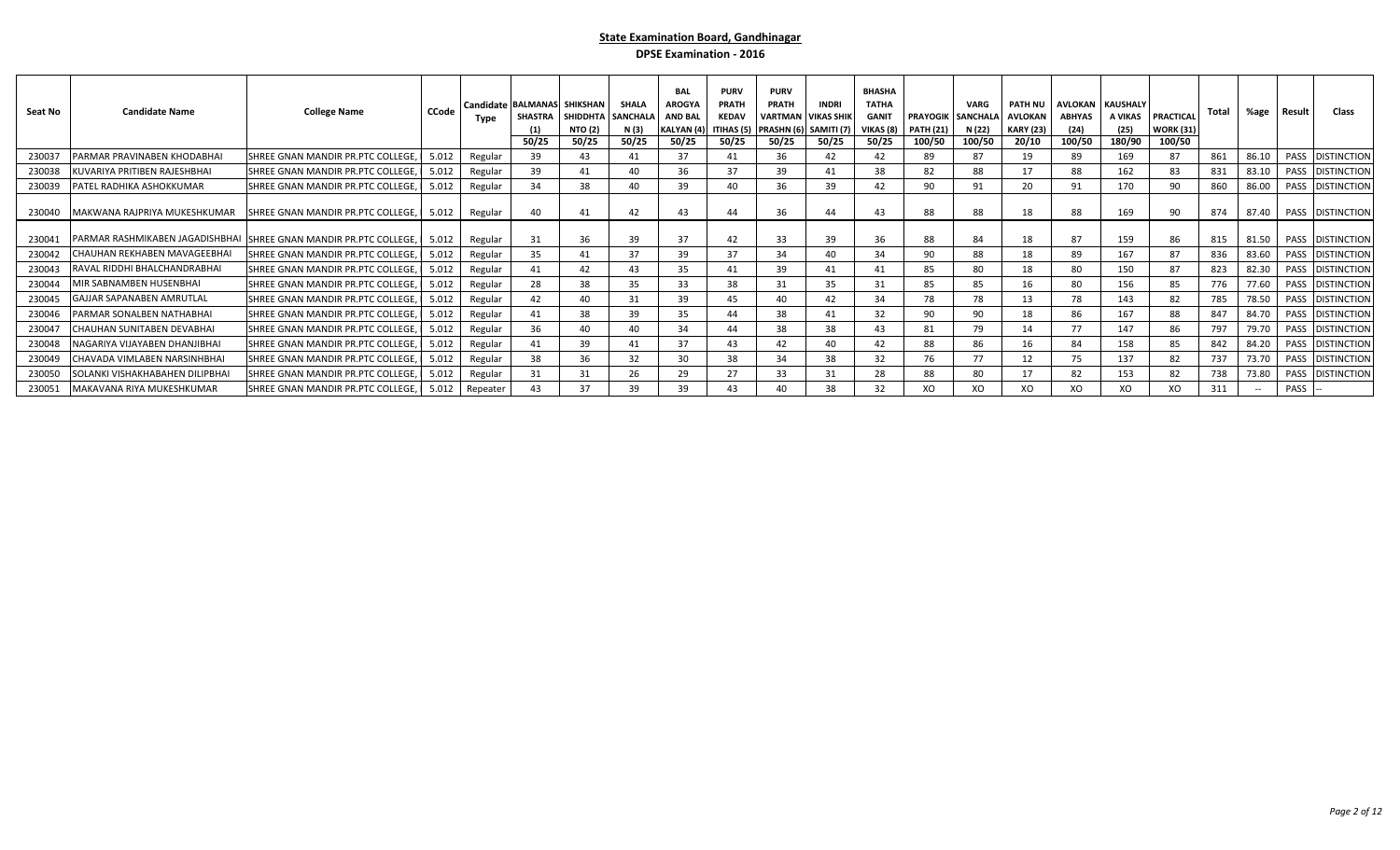| Seat No | <b>Candidate Name</b>               | <b>College Name</b>                                                         | <b>CCode</b> | Candidate<br>Type | <b>BALMANAS SHIKSHAN</b><br><b>SHASTRA</b><br>50/25 | <b>SHIDDHTA</b><br><b>NTO (2)</b><br>50/25 | <b>SHALA</b><br><b>SANCHALA</b><br>N (3)<br>50/25 | <b>BAL</b><br><b>AROGY</b><br><b>AND BAL</b><br>KALYAN (4<br>50/25 | <b>PURV</b><br><b>PRATH</b><br><b>KEDAV</b><br>ITIHAS (5<br>50/25 | <b>PURV</b><br><b>PRATH</b><br><b>VARTMAN</b><br>PRASHN (6)<br>50/25 | <b>INDRI</b><br>I VIKAS SHII<br>SAMITI <sub>(7)</sub><br>50/25 | <b>BHASHA</b><br><b>TATHA</b><br><b>GANIT</b><br>VIKAS (8)<br>50/25 | <b>PRAYOGIK</b><br><b>PATH (21)</b><br>100/50 | VARG<br><b>SANCHALA</b><br>N (22)<br>100/50 | <b>PATH NU</b><br><b>AVLOKAN</b><br><b>KARY (23)</b><br>20/10 | <b>AVLOKAN</b><br><b>ABHYAS</b><br>(24)<br>100/50 | <b>KAUSHALY</b><br>A VIKAS<br>(25)<br>180/90 | PRACTICAL<br><b>WORK (31)</b><br>100/50 | Total | %age  | Result | <b>Class</b>            |
|---------|-------------------------------------|-----------------------------------------------------------------------------|--------------|-------------------|-----------------------------------------------------|--------------------------------------------|---------------------------------------------------|--------------------------------------------------------------------|-------------------------------------------------------------------|----------------------------------------------------------------------|----------------------------------------------------------------|---------------------------------------------------------------------|-----------------------------------------------|---------------------------------------------|---------------------------------------------------------------|---------------------------------------------------|----------------------------------------------|-----------------------------------------|-------|-------|--------|-------------------------|
| 230052  | PRAJAPATI AARATIBEN MANILAL         | SHREE K. J. MAHETA COLLEGE OF PALANI                                        | 5.008        | Regular           | 40                                                  | 38                                         | 44                                                | 38                                                                 | 37                                                                | 33                                                                   | 39                                                             | 38                                                                  | 91                                            | 88                                          | 16                                                            | 82                                                | 149                                          | 92                                      | 825   | 82.50 |        | PASS DISTINCTION        |
|         | LIMBACHIYA ANJALIBEN                |                                                                             |              |                   |                                                     |                                            |                                                   |                                                                    |                                                                   |                                                                      |                                                                |                                                                     |                                               |                                             |                                                               |                                                   |                                              |                                         |       |       |        |                         |
| 230053  | SHAILESHKUMAR                       | SHREE K. J. MAHETA COLLEGE OF PALANI                                        | 5.008        | Regular           | 44                                                  | 41                                         | 39                                                | 38                                                                 | 43                                                                | 42                                                                   | 40                                                             | 43                                                                  | 99                                            | 94                                          | 18                                                            | 91                                                | 153                                          | 98                                      | 883   | 88.30 |        | <b>PASS DISTINCTION</b> |
| 230054  | PARMAR DAKSHABEN KHANABHAI          | PANCHAL CHAITALIBEN RAMESHKUMAR SHREE K. J. MAHETA COLLEGE OF PALANI        | 5.008        | Regular           | AB                                                  | AB                                         | AB                                                | AB                                                                 | AB                                                                | AB                                                                   | AB                                                             | AB                                                                  | AB                                            | AB                                          | AB                                                            | AB                                                | AB                                           | AB                                      |       |       | ABST   |                         |
| 230055  |                                     | SHREE K.J. MAHETA COLLEGE OF PALANI                                         | 5.008        | Regular           | 41                                                  | 41                                         | 41                                                | 38                                                                 | 44                                                                | 40                                                                   | 41                                                             | 40                                                                  | 81                                            | 91                                          | 15                                                            | 85                                                | 142                                          | 92                                      | 832   | 83.20 | PASS   | <b>DISTINCTION</b>      |
| 230056  | <b>DARAJI DHARABEN DAHYABHAI</b>    | SHREE K. J. MAHETA COLLEGE OF PALAN                                         | 5.008        | Regular           | 43                                                  | 40                                         | 39                                                | 39                                                                 | 42                                                                | 38                                                                   | 39                                                             | 39                                                                  | 96                                            | 94                                          | 16                                                            | 90                                                | 151                                          | 97                                      | 863   | 86.30 |        | PASS DISTINCTION        |
| 230057  | PARMAR DIPIKABEN RAMESHBHAI         | SHREE K. J. MAHETA COLLEGE OF PALANI                                        | 5.008        | Regular           | 36                                                  | 44                                         | 41                                                | 44                                                                 | 45                                                                | 40                                                                   | 42                                                             | 40                                                                  | 88                                            | 88                                          | 16                                                            | 86                                                | 141                                          | 91                                      | 842   | 84.20 |        | PASS DISTINCTION        |
| 230058  |                                     | SANKHALA HETALBEN SHRAVANKUMAR SHREE K. J. MAHETA COLLEGE OF PALANI         | 5.008        | Regular           | 44                                                  | 44                                         | 42                                                | 40                                                                 | 45                                                                | 42                                                                   | 43                                                             | 41                                                                  | 98                                            | 96                                          | 19                                                            | 97                                                | 168                                          | 98                                      | 917   | 91.70 |        | PASS DISTINCTION        |
| 230059  | SHRMALI KINJALBEN VINODBHAI         | SHREE K.J. MAHETA COLLEGE OF PALANI                                         | 5.008        | Regular           | 41                                                  | 38                                         | 37                                                | 37                                                                 | 44                                                                | 38                                                                   | 39                                                             | 40                                                                  | 86                                            | 85                                          | 17                                                            | 82                                                | 140                                          | 91                                      | 815   | 81.50 | PASS   | <b>DISTINCTION</b>      |
| 230060  | <b>DARJI MINAXIBAHEN POPATBHAI</b>  | SHREE K. J. MAHETA COLLEGE OF PALAN                                         | 5.008        | Regular           | 44                                                  | 40                                         | 41                                                | 39                                                                 | 44                                                                | 34                                                                   | 40                                                             | 40                                                                  | 92                                            | 93                                          | 18                                                            | 87                                                | 153                                          | 96                                      | 861   | 86.10 | PASS   | <b>DISTINCTION</b>      |
| 230061  | PARMAR NEHABEN MOHANBHAI            | SHREE K. J. MAHETA COLLEGE OF PALAN                                         | 5.008        | Regular           | 42                                                  | 38                                         | 40                                                | 36                                                                 | 44                                                                | 38                                                                   | 40                                                             | 37                                                                  | 88                                            | 87                                          | 18                                                            | 86                                                | 139                                          | 91                                      | 824   | 82.40 | PASS   | <b>DISTINCTION</b>      |
| 230062  | PRAJAPATI RASHMIKABEN KANTIBHAI     | SHREE K. J. MAHETA COLLEGE OF PALAN                                         | 5.008        | Regular           | 39                                                  | 35                                         | 33                                                | 43                                                                 | 42                                                                | 32                                                                   | 36                                                             | 41                                                                  | 87                                            | 90                                          | 18                                                            | 85                                                | 132                                          | 93                                      | 806   | 80.60 |        | PASS DISTINCTION        |
| 230063  |                                     | PRAJAPATI RIMPALBEN DEVCHANDBHAI SHREE K. J. MAHETA COLLEGE OF PALANI 5.008 |              | Regular           | 43                                                  | 33                                         | 36                                                | 35                                                                 | 43                                                                | 38                                                                   | 41                                                             | 38                                                                  | 90                                            | 88                                          | 18                                                            | 89                                                | 139                                          | 92                                      | 823   | 82.30 |        | PASS DISTINCTION        |
| 230064  | KHATRI ROSHNI PARSHOTAMBHAI         | SHREE K. J. MAHETA COLLEGE OF PALAN                                         | 5.008        | Regular           | 32                                                  | 39                                         | 33                                                | 40                                                                 | 42                                                                | 37                                                                   | 41                                                             | 35                                                                  | 96                                            | 94                                          | 18                                                            | 96                                                | 149                                          | 95                                      | 847   | 84.70 |        | PASS DISTINCTION        |
|         | PANCHASARA SANGETABEN               |                                                                             |              |                   |                                                     |                                            |                                                   |                                                                    |                                                                   |                                                                      |                                                                |                                                                     |                                               |                                             |                                                               |                                                   |                                              |                                         |       |       |        |                         |
| 230065  | VIAGANBHAI                          | SHREE K. J. MAHETA COLLEGE OF PALANI 5.008                                  |              | Regular           | 38                                                  | 37                                         | 38                                                | 39                                                                 | 41                                                                | 39                                                                   | 42                                                             | 42                                                                  | 94                                            | 94                                          | 16                                                            | 89                                                | 142                                          | 90                                      | 841   | 84.10 |        | PASS DISTINCTION        |
| 230066  | <b>DEWAN SHAHENAZBANU ISMAILSHA</b> | SHREE K. J. MAHETA COLLEGE OF PALANI                                        | 5.008        | Regular           | 43                                                  | 40                                         | 38                                                | 41                                                                 | 41                                                                | 38                                                                   | 43                                                             | 41                                                                  | 99                                            | 96                                          | 19                                                            | 96                                                | 172                                          | 97                                      | 904   | 90.40 | PASS   | <b>DISTINCTION</b>      |
| 230067  | <b>PATEL SONALBEN NARENDRAKUMAR</b> | SHREE K. J. MAHETA COLLEGE OF PALANI                                        | 5.008        | Regular           | 42                                                  | 41                                         | 36                                                | 40                                                                 | 45                                                                | 39                                                                   | 42                                                             | 41                                                                  | 98                                            | 96                                          | 19                                                            | 97                                                | 171                                          | 98                                      | 905   | 90.50 | PASS   | <b>DISTINCTION</b>      |
| 230068  | RAVAL SRUSHTI ATULKUMAR             | SHREE K. J. MAHETA COLLEGE OF PALAN                                         | 5.008        | Regular           | 41                                                  | 40                                         | 36                                                | 40                                                                 | 44                                                                | 38                                                                   | 41                                                             | 42                                                                  | 83                                            | 89                                          | 15                                                            | 88                                                | 149                                          | 91                                      | 837   | 83.70 | PASS   | <b>DISTINCTION</b>      |
|         | PRAJAPATI VANDANABAHEN              |                                                                             |              |                   |                                                     |                                            |                                                   |                                                                    |                                                                   |                                                                      |                                                                |                                                                     |                                               |                                             |                                                               |                                                   |                                              |                                         |       |       |        |                         |
| 230069  | <b>JAYANTILAL</b>                   | SHREE K. J. MAHETA COLLEGE OF PALANI 5.008                                  |              | Regular           | 41                                                  | 41                                         | 38                                                | 39                                                                 | 43                                                                | 41                                                                   | 44                                                             | 43                                                                  | 96                                            | 94                                          | 16                                                            | 88                                                | 158                                          | 96                                      | 878   | 87.80 |        | PASS DISTINCTION        |
| 230070  | PARMAR VANDANABEN SURESHBHAI        | SHREE K. J. MAHETA COLLEGE OF PALANI                                        | 5.008        | Regular           | 42                                                  | 42                                         | 39                                                | 42                                                                 | 42                                                                | 42                                                                   | 45                                                             | 43                                                                  | 98                                            | 98                                          | 19                                                            | 97                                                | 174                                          | 98                                      | 921   | 92.10 |        | PASS DISTINCTION        |
| 230071  | SHRIMALI VASANTIBEN BHIKHABHAI      | SHREE K. J. MAHETA COLLEGE OF PALANI                                        | 5.008        | Regular           | 33                                                  | 27                                         | 32                                                | 33                                                                 | 38                                                                | 32                                                                   | 35                                                             | 36                                                                  | 77                                            | 84                                          | 15                                                            | 77                                                | 120                                          | 90                                      | 729   | 72.90 |        | PASS DISTINCTION        |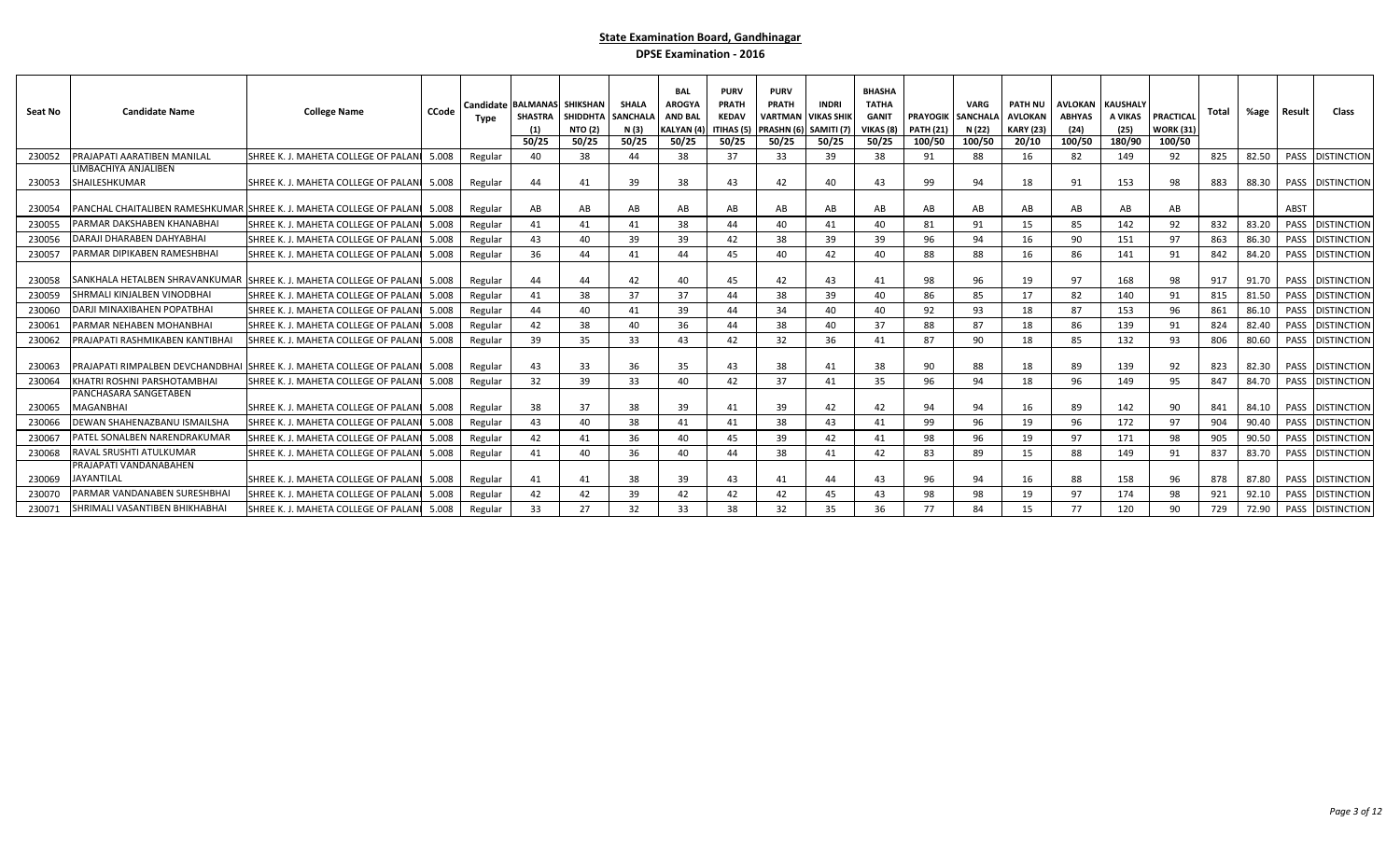| Seat No          | <b>Candidate Name</b>                                       | <b>College Name</b>                                                  | <b>CCode</b>   | Candidate<br>Type  | <b>BALMANA</b><br>SHASTRA<br>(1)<br>50/25 | <b>SHIKSHAN</b><br><b>SHIDDHT/</b><br><b>NTO (2)</b><br>50/25 | <b>SHALA</b><br>SANCHAL<br>N (3)<br>50/25 | <b>BAL</b><br><b>AROGYA</b><br><b>AND BAI</b><br>KALYAN (4<br>50/25 | <b>PURV</b><br>PRATH<br><b>KEDAV</b><br>ITIHAS (5)<br>50/25 | <b>PURV</b><br><b>PRATH</b><br>VARTMAI<br>PRASHN (6<br>50/25 | <b>INDRI</b><br>/IKAS SHIK<br>SAMITI (7<br>50/25 | <b>BHASHA</b><br><b>TATHA</b><br><b>GANIT</b><br>VIKAS (8<br>50/25 | <b>PRAYOGIK</b><br><b>PATH (21</b><br>100/50 | <b>VARG</b><br>SANCHAL/<br>N (22)<br>100/50 | PATH NU<br><b>AVLOKAN</b><br><b>KARY (23)</b><br>20/10 | <b>AVLOKAN</b><br><b>ABHYAS</b><br>(24)<br>100/50 | <b>KAUSHAL\</b><br>A VIKAS<br>(25)<br>180/90 | PRACTICAI<br>WORK (31<br>100/50 | Total      | %age           | Result       | Class                                    |
|------------------|-------------------------------------------------------------|----------------------------------------------------------------------|----------------|--------------------|-------------------------------------------|---------------------------------------------------------------|-------------------------------------------|---------------------------------------------------------------------|-------------------------------------------------------------|--------------------------------------------------------------|--------------------------------------------------|--------------------------------------------------------------------|----------------------------------------------|---------------------------------------------|--------------------------------------------------------|---------------------------------------------------|----------------------------------------------|---------------------------------|------------|----------------|--------------|------------------------------------------|
| 230072           | PARMAR AAYUSHI MUKESHBHAI                                   | SHREE DAKSHINAMURTI BAL ADHYAPAN                                     | 7.007          | Regular            | 42                                        | 41                                                            | 38                                        | 40                                                                  | 40                                                          | 37                                                           | 42                                               | 39                                                                 | 82                                           | 80                                          | 15                                                     | 81                                                | 146                                          | 91                              | 814        | 81.40          | PASS         | <b>DISTINCTION</b>                       |
| 230073           | SAIYAD AKSHABANU SALIMBHAI                                  | SHREE DAKSHINAMURTI BAL ADHYAPAN                                     | 7.007          | Regular            | 35                                        | 44                                                            | 39                                        | 44                                                                  | 45                                                          | 41                                                           | 44                                               | 44                                                                 | 65                                           | 62                                          | 12                                                     | 60                                                | 114                                          | 90                              | 739        | 73.90          | PASS         | <b>DISTINCTION</b>                       |
| 230074           | SAIYAD ALFINA ASLAMBHAI                                     | SHREE DAKSHINAMURTI BAL ADHYAPAI                                     | 7.007          | Regular            | 43                                        | 41                                                            | 40                                        | 38                                                                  | 44                                                          | 41                                                           | 45                                               | 44                                                                 | 92                                           | 90                                          | 15                                                     | 91                                                | 162                                          | 89                              | 875        | 87.50          | PASS         | <b>DISTINCTION</b>                       |
| 230075           | IADEJA ANJANABA GAMBHIRSINH                                 | SHREE DAKSHINAMURTI BAL ADHYAPAN                                     | 7.007          | Regular            | 41                                        | 41                                                            | 39                                        | 37                                                                  | 42                                                          | 44                                                           | 45                                               | 44                                                                 | 75                                           | 80                                          | 15                                                     | 72                                                | 131                                          | 89                              | 795        | 79.50          | PASS         | <b>DISTINCTION</b>                       |
| 230076           | GOHEL ARATI MANAJIBHAI                                      | SHREE DAKSHINAMURTI BAL ADHYAPAI                                     | 7.007          | Regular            | 42                                        | 42                                                            | 35                                        | 40                                                                  | 45                                                          | 38                                                           | 42                                               | 44                                                                 | 77                                           | 80                                          | 16                                                     | 76                                                | 135                                          | 90                              | 802        | 80.20          | PASS         | <b>DISTINCTION</b>                       |
| 23007            | CHAUHAN ASHABEN GOVINDBHA                                   | SHREE DAKSHINAMURTI BAL ADHYAPAN                                     | 7.007          | Regular            | 38                                        | 38                                                            | 34                                        | 40                                                                  | 36                                                          | 34                                                           | 39                                               | 40                                                                 | 80                                           | 82                                          | 16                                                     | 79                                                | 139                                          | 92                              | 787        | 78.70          | PASS         | <b>DISTINCTION</b>                       |
| 230078           | SOHEL ASHITA GHANSHYAMBHAI                                  | SHREE DAKSHINAMURTI BAL ADHYAPAN                                     | 7.007          | Regular            | 30                                        | 33                                                            | 31                                        | 37                                                                  | 33                                                          | 32                                                           | 38                                               | 35                                                                 | 90                                           | 92                                          | 18                                                     | 90                                                | 154                                          | 91                              | 804        | 80.40          | PASS         | <b>DISTINCTION</b>                       |
| 230079           | RATHOD BANSEEBEN<br>DHARMENDRABHAI                          | SHREE DAKSHINAMURTI BAL ADHYAPAN                                     | 7.007          | Regular            | 32                                        | 37                                                            | 33                                        | 41                                                                  | 31                                                          | 32                                                           | 39                                               | 39                                                                 | 85                                           | 90                                          | 18                                                     | 90                                                | 139                                          | 92                              | 798        | 79.80          |              | PASS DISTINCTION                         |
| 230080           | GOHEL BHAVANABEN DIPAKBHAI                                  | SHREE DAKSHINAMURTI BAL ADHYAPAN                                     | 7.007          | Regular            | 33                                        | 38                                                            | 28                                        | 33                                                                  | 33                                                          | 33                                                           | 38                                               | 40                                                                 | 80                                           | 77                                          | 17                                                     | 81                                                | 137                                          | 88                              | 756        | 75.60          | PASS         | <b>DISTINCTION</b>                       |
| 230081           | ADAYA BHAVNABEN KISHORBHAI                                  | SHREE DAKSHINAMURTI BAL ADHYAPAN                                     | 7.007          | Regular            | 38                                        | 33                                                            | 26                                        | 39                                                                  | 35                                                          | 35                                                           | 39                                               | 38                                                                 | 75                                           | 70                                          | 13                                                     | 71                                                | 129                                          | 87                              | 728        | 72.80          | PASS         | <b>DISTINCTION</b>                       |
| 230082           | GOHIL BHUMI AJAYBHAI                                        | SHREE DAKSHINAMURTI BAL ADHYAPAI                                     | 7.007          | Regular            | 39                                        | 38                                                            | 37                                        | 38                                                                  | 39                                                          | 33                                                           | 39                                               | 37                                                                 | 80                                           | 82                                          | 15                                                     | 79                                                | 129                                          | 88                              | 773        | 77.30          | PASS         | <b>DISTINCTION</b>                       |
| 230083           | PARMAR BINAL SHAILESHBHAI                                   | SHREE DAKSHINAMURTI BAL ADHYAPAN                                     | 7.007          | Regular            | 35                                        | 43                                                            | 34                                        | 37                                                                  | 41                                                          | 38                                                           | 43                                               | 43                                                                 | 90                                           | 91                                          | 18                                                     | 90                                                | 154                                          | 77                              | 834        | 83.40          | PASS         | <b>DISTINCTION</b>                       |
| 230084           | RAVAL CHAITALI SANJAYKUMAR                                  | SHREE DAKSHINAMURTI BAL ADHYAPAN                                     | 7.007          | Regular            | 36                                        | 37                                                            | 36                                        | 38                                                                  | 32                                                          | 29                                                           | 37                                               | 41                                                                 | 91                                           | 89                                          | 18                                                     | 90                                                | 154                                          | 88                              | 816        | 81.60          | PASS         | <b>DISTINCTION</b>                       |
| 230085           | PARMAR CHETNABEN GIRISHBHAI                                 | SHREE DAKSHINAMURTI BAL ADHYAPAN                                     | 7.007          | Regular            | 32                                        | 30                                                            | 36                                        | 34                                                                  | 32                                                          | 33                                                           | 34                                               | 31                                                                 | 85                                           | 82                                          | 17                                                     | 80                                                | 140                                          | 85                              | 751        | 75.10          | PASS         | <b>DISTINCTION</b>                       |
| 230086           | <b>RAJAPATI DHAMEEBEN</b><br>VASHARAMBHAI                   | SHREE DAKSHINAMURTI BAL ADHYAPAN                                     | 7.007          | Regular            | 42                                        | 33                                                            | 34                                        | 35                                                                  | 39                                                          | 40                                                           | 40                                               | 37                                                                 | 70                                           | 75                                          | 17                                                     | 80                                                | 144                                          | 85                              | 771        | 77.10          | PASS         | <b>DISTINCTION</b>                       |
| 230087           | GAJJAR DHARTIBEN PRAKASHKUMAR                               | SHREE DAKSHINAMURTI BAL ADHYAPAN                                     | 7.007          | Regular            | 41                                        | 40                                                            | 40                                        | 40                                                                  | 40                                                          | 42                                                           | 43                                               | 42                                                                 | 88                                           | 85                                          | 18                                                     | 86                                                | 145                                          | 84                              | 834        | 83.40          | PASS         | <b>DISTINCTION</b>                       |
| 230088           | DAVE DIMPALBEN GHANSHYAMBHAI                                | SHREE DAKSHINAMURTI BAL ADHYAPAN                                     | 7.007          | Regular            | 39                                        | 39                                                            | 40                                        | 42                                                                  | 32                                                          | 40                                                           | 40                                               | 34                                                                 | 90                                           | 91                                          | 18                                                     | 85                                                | 147                                          | 87                              | 824        | 82.40          | PASS         | <b>DISTINCTION</b>                       |
| 230089           | BARAIYA DIVYA KANTILAI                                      | SHREE DAKSHINAMURTI BAL ADHYAPAN                                     | 7.007          | Regular            | 41                                        | 42                                                            | 37                                        | 41                                                                  | 42                                                          | 37                                                           | 41                                               | 45                                                                 | 85                                           | 81                                          | 17                                                     | 84                                                | 141                                          | 86                              | 820        | 82.00          | PASS         | <b>DISTINCTION</b>                       |
| 230090           | PADAYA DIVYABEN HAMIRBHAI                                   | SHREE DAKSHINAMURTI BAL ADHYAPAI                                     | 7.007          | Regular            | 37                                        | 41                                                            | 41                                        | 38                                                                  | 35                                                          | 37                                                           | 44                                               | 39                                                                 | 71                                           | 72                                          | 16                                                     | 70                                                | 144                                          | 84                              | 769        | 76.90          | PASS         | <b>DISTINCTION</b>                       |
| 230091           | ATHOD DIVYABEN NARENDRABHA                                  | SHREE DAKSHINAMURTI BAL ADHYAPAI                                     | 7.007          | Regular            | 39                                        | 37                                                            | 39                                        | 42                                                                  | 36                                                          | 34                                                           | 42                                               | 36                                                                 | 83                                           | 85                                          | 15                                                     | 82                                                | 150                                          | 89                              | 809        | 80.90          | PASS         | <b>DISTINCTION</b>                       |
| 230092           | DAVE DRASHTI PARESHBHAI                                     | SHREE DAKSHINAMURTI BAL ADHYAPAN                                     | 7.007          | Regular            | 36                                        | 33                                                            | 33                                        | 38                                                                  | 33                                                          | 32                                                           | 41                                               | 38                                                                 | 89                                           | 90                                          | 18                                                     | 88                                                | 152                                          | 85                              | 806        | 80.60          | PASS         | <b>DISTINCTION</b>                       |
| 230093           | ANI DRASHTIBEN JITENDRABHAI                                 | SHREE DAKSHINAMURTI BAL ADHYAPAN                                     | 7.007          | Regular            | 41                                        | 39                                                            | 36                                        | 37                                                                  | 45                                                          | 35                                                           | 41                                               | 42                                                                 | 70                                           | 65                                          | 13                                                     | 70                                                | 119                                          | 83                              | 736        | 73.60          | PASS         | <b>DISTINCTION</b>                       |
| 230094           | DABHI HEMALI RAMESHBHAI                                     | SHREE DAKSHINAMURTI BAL ADHYAPAI                                     | 7.007          | Regular            | 43                                        | 43                                                            | 38                                        | 40                                                                  | 34                                                          | 34                                                           | 42                                               | 44                                                                 | 86                                           | 85                                          | 17                                                     | 85                                                | 143                                          | 87                              | 821        | 82.10          | PASS         | <b>DISTINCTION</b>                       |
| 230095           | CHUDASAMA HIRAL DILIPBHA                                    | SHREE DAKSHINAMURTI BAL ADHYAPAI                                     | 7.007          | Regular            | 38                                        | 39                                                            | 34                                        | 35                                                                  | 29                                                          | 32                                                           | 36                                               | 35                                                                 | 80                                           | 82                                          | 17                                                     | 84                                                | 136                                          | 82                              | 759        | 75.90          | PASS         | <b>DISTINCTION</b>                       |
| 230096           | PANDYA HIRAL SUDHIRBHAI                                     | SHREE DAKSHINAMURTI BAL ADHYAPAI                                     | 7.007          | Regular            | 36                                        | 44                                                            | 41                                        | 39                                                                  | 43                                                          | 38                                                           | 43                                               | 44                                                                 | 92                                           | 91                                          | 18                                                     | 90                                                | 157                                          | 77                              | 853        | 85.30          | PASS         | <b>DISTINCTION</b>                       |
| 230097           | MORI ILABEN BHARATSINH                                      | SHREE DAKSHINAMURTI BAL ADHYAPAN                                     | 7.007          | Regular            | 41                                        | 41                                                            | 37                                        | 36                                                                  | 40                                                          | 33                                                           | 42                                               | 40                                                                 | 82                                           | 85                                          | 18                                                     | 80                                                | 145                                          | 86                              | 806        | 80.60          | PASS         | <b>DISTINCTION</b>                       |
| 230098           | BELIM IRAMBANU ASIFBHAI                                     | SHREE DAKSHINAMURTI BAL ADHYAPAI                                     | 7.007          | Regular            | 43                                        | 44                                                            | 40                                        | 41                                                                  | 43                                                          | 36                                                           | 41                                               | 44                                                                 | 92                                           | 91                                          | 18                                                     | 90                                                | 159                                          | 90                              | 872        | 87.20          | PASS         | <b>DISTINCTION</b>                       |
| 230099           | PANDYA JAHANVI SUDHIRBHAI                                   | SHREE DAKSHINAMURTI BAL ADHYAPAI                                     | 7.007          | Regular            | 41                                        | 38                                                            | 37                                        | 36                                                                  | 43                                                          | 33                                                           | 39                                               | 40                                                                 | 90                                           | 88                                          | 17                                                     | 85                                                | 145                                          | 87                              | 819        | 81.90          | PASS         | <b>DISTINCTION</b>                       |
| 230100           | YAS JAHNVI RAMCHANDRA                                       | SHREE DAKSHINAMURTI BAL ADHYAPAN                                     | 7.007          | Regular            | 45                                        | 41                                                            | 40                                        | 39                                                                  | 42                                                          | 45                                                           | 41                                               | 43                                                                 | 91                                           | 90                                          | 18                                                     | 90                                                | 142                                          | 88                              | 855        | 85.50          | PASS         | <b>DISTINCTION</b>                       |
| 230101           | OYALA JALPA VINUBHAI                                        | SHREE DAKSHINAMURTI BAL ADHYAPAI                                     | 7.007          | Regular            | 45                                        | 41                                                            | 41                                        | 46                                                                  | 42                                                          | 44                                                           | 44                                               | 45                                                                 | 83                                           | 85                                          | 17                                                     | 85                                                | 142                                          | 82                              | 842        | 84.20          | PASS         | <b>DISTINCTION</b>                       |
| 230102           | \SHARA JANAVI MANISHKUMAR                                   | SHREE DAKSHINAMURTI BAL ADHYAPAN                                     | 7.007          | Regular            | 42                                        | 42                                                            | 38                                        | 43                                                                  | 45                                                          | 37                                                           | 41                                               | 43                                                                 | 70                                           | 68                                          | 14                                                     | 70                                                | 124                                          | 77                              | 754        | 75.40          | PASS         | <b>DISTINCTION</b>                       |
| 230103           | 'AGHELA KAJAL JAYNTILAL                                     | SHREE DAKSHINAMURTI BAL ADHYAPAI                                     | 7.007          | Regular            | 43                                        | 39                                                            | 39                                        | 41                                                                  | 42                                                          | 34                                                           | 40                                               | 35                                                                 | 82                                           | 84                                          | 16                                                     | 80                                                | 144                                          | 82                              | 801        | 80.10          | PASS         | <b>DISTINCTION</b>                       |
| 230104           | ADEJA KAJLBA JALUBHA                                        | SHREE DAKSHINAMURTI BAL ADHYAPAI                                     | 7.007          | Regular            | 40                                        | 40                                                            | 35                                        | 40                                                                  | 42                                                          | 39                                                           | 38                                               | 37                                                                 | 85                                           | 82                                          | 17                                                     | 82                                                | 138                                          | 89                              | 804        | 80.40          | PASS         | <b>DISTINCTION</b>                       |
| 230105           | ARMAR KOMAL MADHUBHAI                                       | SHREE DAKSHINAMURTI BAL ADHYAPAN                                     | 7.007          | Regular            | 34                                        | 36                                                            | 33                                        | 42                                                                  | 41                                                          | 41                                                           | 40                                               | 37                                                                 | 82                                           | 84                                          | 16                                                     | 80                                                | 136                                          | 82                              | 784        | 78.40          | PASS         | <b>DISTINCTION</b>                       |
| 230106           | BARAIYA KOMALBAHEN BHARATBHAI                               | SHREE DAKSHINAMURTI BAL ADHYAPAI                                     | 7.007          | Regular            | 41                                        | 40                                                            | 37                                        | 37                                                                  | 40                                                          | 44                                                           | 39                                               | 42                                                                 | 75                                           | 77                                          | 15                                                     | 73                                                | 132                                          | 70                              | 762        | 76.20          | PASS         | <b>DISTINCTION</b>                       |
| 230107           | SORATHIYA KOMALBEN JAYSUKHBHAI                              | SHREE DAKSHINAMURTI BAL ADHYAPAN                                     | 7.007          | Regular            | 44                                        | 42                                                            | 35                                        | 43                                                                  | 43                                                          | 42                                                           | 41                                               | 41                                                                 | 88                                           | 87                                          | 15                                                     | 84                                                | 144                                          | 85                              | 834        | 83.40          | PASS         | <b>DISTINCTION</b>                       |
| 230108<br>230109 | CHAUHAN MANISHABEN SHAMJIBHAI<br>PADAYA MANISHABEN HAMIRBHA | SHREE DAKSHINAMURTI BAL ADHYAPAI<br>SHREE DAKSHINAMURTI BAL ADHYAPAI | 7.007<br>7.007 | Regular            | 36<br>39                                  | 32<br>35                                                      | 35<br>36                                  | 41<br>40                                                            | 37<br>40                                                    | 34<br>41                                                     | 36<br>37                                         | 39<br>40                                                           | 72<br>65                                     | 70<br>62                                    | 15<br>13                                               | 70<br>64                                          | 130<br>123                                   | 83<br>71                        | 730<br>706 | 73.00<br>70.60 | PASS<br>PASS | <b>DISTINCTION</b><br><b>DISTINCTION</b> |
| 230110           | DABHI MANSI JAYESHKUMAR                                     | SHREE DAKSHINAMURTI BAL ADHYAPAN                                     | 7.007          | Regular<br>Regular | 33                                        | 38                                                            | 35                                        | 43                                                                  | 35                                                          | 39                                                           | 33                                               | 37                                                                 | 60                                           | 61                                          | 12                                                     | 60                                                | 117                                          | 78                              | 681        | 68.10          | PASS         | <b>IRST</b>                              |
| 230111           | PAREKH MEERA VIJAYBHAI                                      | SHREE DAKSHINAMURTI BAL ADHYAPAN                                     | 7.007          | Regular            | 39                                        | 38                                                            | 34                                        | 42                                                                  | 42                                                          | 41                                                           | 41                                               | 39                                                                 | 85                                           | 86                                          | 16                                                     | 84                                                | 157                                          | 90                              | 834        | 83.40          |              | PASS DISTINCTION                         |
|                  |                                                             |                                                                      |                |                    |                                           |                                                               |                                           |                                                                     |                                                             |                                                              |                                                  |                                                                    |                                              |                                             |                                                        |                                                   |                                              |                                 |            |                |              |                                          |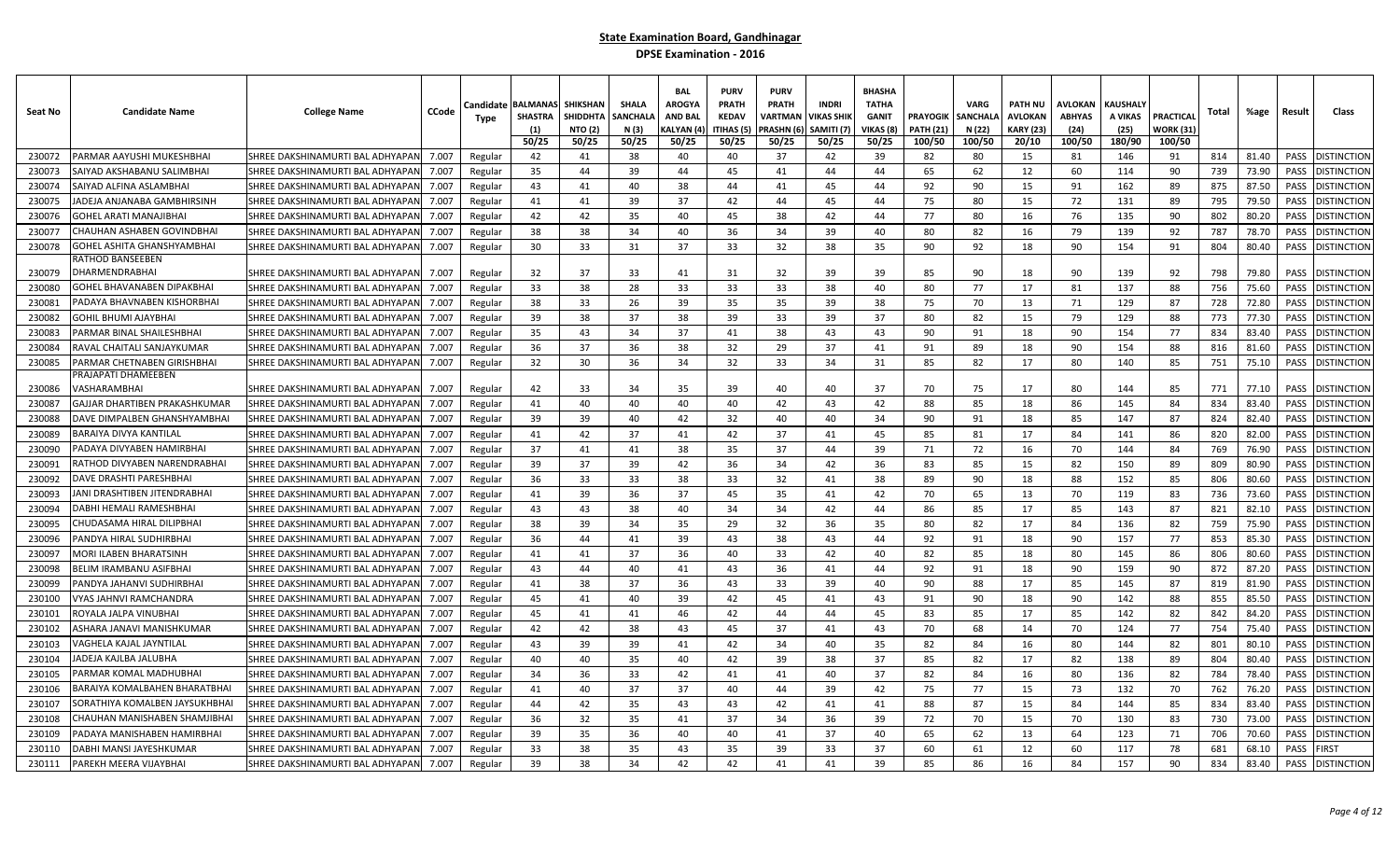| Seat No | <b>Candidate Name</b>          | <b>College Name</b>              | CCode | Candidate<br>Type | <b>BALMANAS</b><br><b>SHASTRA</b><br>(1)<br>50/25 | <b>SHIKSHAN</b><br><b>SHIDDHTA</b><br><b>NTO (2)</b><br>50/25 | <b>SHALA</b><br>SANCHAL<br>N (3)<br>50/25 | <b>BAL</b><br><b>AROGYA</b><br><b>AND BAL</b><br>(ALYAN (<br>50/25 | <b>PURV</b><br><b>PRATH</b><br><b>KEDAV</b><br>ITIHAS (5<br>50/25 | <b>PURV</b><br><b>PRATH</b><br>VARTMAN<br><b>PRASHN (</b><br>50/25 | <b>INDRI</b><br><b>JIKAS SHIK</b><br>SAMITI (7)<br>50/25 | <b>BHASHA</b><br>TATHA<br><b>GANIT</b><br>VIKAS (8<br>50/25 | <b>PRAYOGIK</b><br><b>PATH (21)</b><br>100/50 | <b>VARG</b><br><b>SANCHALA</b><br>N (22)<br>100/50 | PATH NU<br>AVLOKAN<br><b>KARY (23)</b><br>20/10 | AVLOKAN<br><b>ABHYAS</b><br>(24)<br>100/50 | <b>KAUSHALY</b><br>A VIKAS<br>(25)<br>180/90 | PRACTICAL<br>WORK (31)<br>100/50 | Total | %age   | Result | Class              |
|---------|--------------------------------|----------------------------------|-------|-------------------|---------------------------------------------------|---------------------------------------------------------------|-------------------------------------------|--------------------------------------------------------------------|-------------------------------------------------------------------|--------------------------------------------------------------------|----------------------------------------------------------|-------------------------------------------------------------|-----------------------------------------------|----------------------------------------------------|-------------------------------------------------|--------------------------------------------|----------------------------------------------|----------------------------------|-------|--------|--------|--------------------|
| 230112  | ARMAR MIRAL SHASHIKANTBHAI     | SHREE DAKSHINAMURTI BAL ADHYAPAN | 7.007 | Regular           | 44                                                | 41                                                            | 36                                        | 41                                                                 | 43                                                                | 41                                                                 | 43                                                       | 40                                                          | 88                                            | 87                                                 | 18                                              | 85                                         | 152                                          | 89                               | 848   | 84.80  | PASS   | <b>DISTINCTION</b> |
| 230113  | HOKHAR MOJIDRA IQBALBHAI       | SHREE DAKSHINAMURTI BAL ADHYAPAI | 7.007 | Regular           | 39                                                | 39                                                            | 33                                        | 37                                                                 | 31                                                                | 27                                                                 | 41                                                       | 38                                                          | 60                                            | 65                                                 | 13                                              | 62                                         | 122                                          | 87                               | 694   | 69.40  | PASS   | <b>IRST</b>        |
| 230114  | HAWHAN MUNI AMARSANG:          | SHREE DAKSHINAMURTI BAL ADHYAPAN | 7.007 | Regular           | 37                                                | 35                                                            | 32                                        | 40                                                                 | 41                                                                | 33                                                                 | 37                                                       | 33                                                          | 70                                            | 72                                                 | 14                                              | 71                                         | 129                                          | 87                               | 731   | 73.10  | PASS   | <b>ISTINCTION</b>  |
|         |                                |                                  |       |                   |                                                   |                                                               |                                           |                                                                    |                                                                   |                                                                    |                                                          |                                                             |                                               |                                                    |                                                 |                                            |                                              |                                  |       |        |        |                    |
| 230115  | DODIYA MUSKANBANU MAHMADBHAI   | SHREE DAKSHINAMURTI BAL ADHYAPAN | 7.007 | Regular           | 44                                                | 43                                                            | 38                                        | 42                                                                 | 43                                                                | 41                                                                 | 43                                                       | 43                                                          | 92                                            | 91                                                 | 18                                              | 90                                         | 157                                          | 90                               | 875   | 87.50  | PASS   | <b>ISTINCTION</b>  |
| 230116  | GOHIL NEHABA MAHENDRASINF      | SHREE DAKSHINAMURTI BAL ADHYAPAN | 7.007 | Regular           | 31                                                | 32                                                            | 32                                        | 42                                                                 | 38                                                                | 41                                                                 | 43                                                       | 38                                                          | 82                                            | 83                                                 | 17                                              | 84                                         | 146                                          | 86                               | 795   | 79.50  | PASS   | <b>ISTINCTION</b>  |
| 230117  | GOHIL NEHALBEN PRAVINBHAI      | SHREE DAKSHINAMURTI BAL ADHYAPAN | 7.007 | Regular           | 35                                                | 34                                                            | 34                                        | 41                                                                 | 37                                                                | 34                                                                 | 39                                                       | 34                                                          | 80                                            | 81                                                 | 17                                              | 81                                         | 143                                          | 83                               | 773   | 77.30  | PASS   | <b>ISTINCTION</b>  |
| 230118  | 'ADGAMA NILAKSHI VINODBHAI     | SHREE DAKSHINAMURTI BAL ADHYAPAN | 7.007 | Regular           | 38                                                | 39                                                            | 35                                        | 42                                                                 | 43                                                                | 35                                                                 | 39                                                       | 41                                                          | 92                                            | 93                                                 | 18                                              | 91                                         | 157                                          | 89                               | 852   | 85.20  | PASS   | <b>ISTINCTION</b>  |
| 230119  | ADEJA NILAMBA MAHENDRASINH     | SHREE DAKSHINAMURTI BAL ADHYAPAN | 7.007 | Regular           | 42                                                | 40                                                            | 40                                        | 42                                                                 | 39                                                                | 38                                                                 | 41                                                       | 40                                                          | 80                                            | 75                                                 | 17                                              | 79                                         | 141                                          | 85                               | 799   | 79.90  | PASS   | <b>ISTINCTION</b>  |
| 230120  | GOHIL NIMISHA ASHOKBHAI        | SHREE DAKSHINAMURTI BAL ADHYAPAN | 7.007 | Regular           | 36                                                | 34                                                            | 35                                        | 43                                                                 | 40                                                                | 36                                                                 | 40                                                       | 36                                                          | 79                                            | 80                                                 | 18                                              | 80                                         | 140                                          | 79                               | 776   | 77.60  | PASS   | <b>ISTINCTION</b>  |
| 230121  | ANNA NITABEN RAJUBHAI          | SHREE DAKSHINAMURTI BAL ADHYAPAN | 7.007 | Regular           | 42                                                | 40                                                            | 35                                        | 42                                                                 | 43                                                                | 36                                                                 | 38                                                       | 39                                                          | 87                                            | 82                                                 | 17                                              | 83                                         | 148                                          | 90                               | 822   | 82.20  | PASS   | <b>ISTINCTION</b>  |
| 230122  | UMARA PARASBEN VINODBHAI       | SHREE DAKSHINAMURTI BAL ADHYAPAN | 7.007 | Regular           | 38                                                | 43                                                            | 32                                        | 42                                                                 | 45                                                                | 40                                                                 | 42                                                       | 43                                                          | 69                                            | 70                                                 | 16                                              | 70                                         | 130                                          | 91                               | 771   | 77.10  | PASS   | <b>DISTINCTION</b> |
| 230123  | MAKWANA PAYAL JITENDRAKUMAR    | SHREE DAKSHINAMURTI BAL ADHYAPAN | 7.007 | Regular           | 41                                                | 34                                                            | 36                                        | 42                                                                 | 44                                                                | 40                                                                 | 39                                                       | 43                                                          | 90                                            | 92                                                 | 18                                              | 90                                         | 153                                          | 87                               | 849   | 84.90  | PASS   | <b>ISTINCTION</b>  |
| 230124  | RATHOD PAYAL BHARATBHAI        | SHREE DAKSHINAMURTI BAL ADHYAPAN | 7.007 | Regular           | 41                                                | 43                                                            | 37                                        | 41                                                                 | 44                                                                | 41                                                                 | 39                                                       | 45                                                          | 70                                            | 69                                                 | 17                                              | 70                                         | 141                                          | 86                               | 784   | 78.40  | PASS   | <b>ISTINCTION</b>  |
| 230125  | MANDLIYA PAYALBEN RAJESHKUMAR  | SHREE DAKSHINAMURTI BAL ADHYAPAN | 7.007 | Regular           | 39                                                | 36                                                            | 37                                        | 39                                                                 | 40                                                                | 31                                                                 | 38                                                       | 39                                                          | 72                                            | 73                                                 | 16                                              | 70                                         | 142                                          | 88                               | 760   | 76.00  | PASS   | <b>ISTINCTION</b>  |
| 230126  | <b>MARU POOJABEN DAYABHA</b>   | SHREE DAKSHINAMURTI BAL ADHYAPAN | 7.007 | Regular           | 43                                                | 40                                                            | 35                                        | 40                                                                 | 42                                                                | 35                                                                 | 39                                                       | 43                                                          | 75                                            | 73                                                 | 15                                              | 72                                         | 138                                          | 84                               | 774   | 77.40  | PASS   | <b>DISTINCTION</b> |
| 230127  | CHAUHAN PRACHI HIMMATBHAI      | SHREE DAKSHINAMURTI BAL ADHYAPAN | 7.007 | Regular           | 39                                                | 40                                                            | 30                                        | 35                                                                 | 41                                                                | 27                                                                 | 37                                                       | 34                                                          | 70                                            | 71                                                 | 15                                              | 70                                         | 137                                          | 84                               | 730   | 73.00  | PASS   | <b>ISTINCTION</b>  |
| 230128  | DABHI PRIYA RAMESHBHAI         | SHREE DAKSHINAMURTI BAL ADHYAPAN | 7.007 | Regular           | 44                                                | 40                                                            | 34                                        | 44                                                                 | 43                                                                | 41                                                                 | 43                                                       | 44                                                          | 91                                            | 90                                                 | 17                                              | 90                                         | 150                                          | 85                               | 856   | 85.60  | PASS   | <b>DISTINCTION</b> |
| 230129  | IHRIVASTAV PRIYA SHASHIKUMAF   | SHREE DAKSHINAMURTI BAL ADHYAPAN | 7.007 | Regular           | 38                                                | 32                                                            | 33                                        | 36                                                                 | 36                                                                | 35                                                                 | 25                                                       | 36                                                          | 60                                            | 61                                                 | 12                                              | 60                                         | 129                                          | 86                               | 679   | 67.90  | PASS   | <b>IRST</b>        |
| 230130  | BARAIYA PRIYANKA CHANDUBHAI    | SHREE DAKSHINAMURTI BAL ADHYAPAN | 7.007 | Regular           | 43                                                | 34                                                            | 32                                        | 43                                                                 | 35                                                                | 35                                                                 | 43                                                       | 43                                                          | 75                                            | 77                                                 | 17                                              | 75                                         | 133                                          | 88                               | 773   | 77.30  | PASS   | <b>ISTINCTION</b>  |
| 230131  | OGI PUJABEN HIMMATBHAI         | SHREE DAKSHINAMURTI BAL ADHYAPAN | 7.007 | Regular           | 39                                                | 31                                                            | 33                                        | 35                                                                 | 36                                                                | 33                                                                 | 35                                                       | 42                                                          | 92                                            | 91                                                 | 18                                              | 90                                         | 155                                          | 87                               | 817   | 81.70  | PASS   | <b>ISTINCTION</b>  |
| 230132  | MER PUJABEN GOPALBHAI          | SHREE DAKSHINAMURTI BAL ADHYAPAN | 7.007 | Regular           | 35                                                | 39                                                            | 40                                        | 41                                                                 | 37                                                                | 40                                                                 | 43                                                       | 40                                                          | 82                                            | 80                                                 | 16                                              | 79                                         | 143                                          | 83                               | 798   | 79.80  | PASS   | <b>ISTINCTION</b>  |
| 230133  | MARU RAJESHWARIBEN RAMESHBHAI  | SHREE DAKSHINAMURTI BAL ADHYAPAN | 7.007 | Regular           | 32                                                | 38                                                            | 39                                        | 41                                                                 | 29                                                                | 39                                                                 | 39                                                       | 33                                                          | 70                                            | 72                                                 | 14                                              | 71                                         | 132                                          | 83                               | 732   | 73.20  | PASS   | <b>ISTINCTION</b>  |
| 230134  | BABRIYA RANJANBEN RAJENDRABHAI | SHREE DAKSHINAMURTI BAL ADHYAPAN | 7.007 | Regular           | 38                                                | 40                                                            | 43                                        | 41                                                                 | 37                                                                | 40                                                                 | 43                                                       | 34                                                          | 70                                            | 71                                                 | 13                                              | 62                                         | 130                                          | 81                               | 743   | 74.30  | PASS   | <b>ISTINCTION</b>  |
| 230135  | RATHOD RIDDIBEN NARENDRABHAI   | SHREE DAKSHINAMURTI BAL ADHYAPAN | 7.007 | Regular           | 36                                                | 32                                                            | 38                                        | 37                                                                 | 33                                                                | 38                                                                 | 39                                                       | 32                                                          | 72                                            | 74                                                 | 13                                              | 74                                         | 127                                          | 82                               | 727   | 72.70  | PASS   | DISTINCTION        |
| 230136  | 'ORA RIDHDHI MUKESHBHAI        | SHREE DAKSHINAMURTI BAL ADHYAPAN | 7.007 | Regular           | AB                                                | AB                                                            | AB                                        | AB                                                                 | AB                                                                | AB                                                                 | AB                                                       | AB                                                          | 61                                            | 62                                                 | 12                                              | 60                                         | 121                                          | 82                               | 398   |        | FAIL   |                    |
| 230137  | RATHOD RINKALBEN HIMMATBHAI    | SHREE DAKSHINAMURTI BAL ADHYAPAN | 7.007 | Regular           | 37                                                | 35                                                            | 38                                        | 43                                                                 | 37                                                                | 41                                                                 | 41                                                       | 43                                                          | 60                                            | 61                                                 | 12                                              | 60                                         | 137                                          | 86                               | 731   | 73.10  | PASS   | <b>DISTINCTION</b> |
| 230138  | MAKWANA ROSHANI KISHORBHA      | SHREE DAKSHINAMURTI BAL ADHYAPAN | 7.007 | Regular           | 44                                                | 42                                                            | 39                                        | 43                                                                 | 42                                                                | 44                                                                 | 44                                                       | 44                                                          | 88                                            | 89                                                 | 16                                              | 82                                         | 155                                          | 89                               | 861   | 86.10  | PASS   | <b>ISTINCTION</b>  |
| 230139  | GHORI SADHNABEN BALVANTBHAI    | SHREE DAKSHINAMURTI BAL ADHYAPAN | 7.007 | Regular           | 38                                                | 36                                                            | 39                                        | 37                                                                 | 43                                                                | 41                                                                 | 39                                                       | 38                                                          | 79                                            | 81                                                 | 15                                              | 80                                         | 149                                          | 85                               | 800   | 80.00  | PASS   | <b>DISTINCTION</b> |
| 230140  | BELIM SANJIDABANU TAJBHAI      | SHREE DAKSHINAMURTI BAL ADHYAPAN | 7.007 | Regular           | 33                                                | 32                                                            | 33                                        | 31                                                                 | 34                                                                | 31                                                                 | 34                                                       | 34                                                          | 70                                            | 68                                                 | 13                                              | 65                                         | 136                                          | 71                               | 685   | 68.50  | PASS   | <b>IRST</b>        |
| 230141  | ALIYA SAYRABANU KALUBHAI       | SHREE DAKSHINAMURTI BAL ADHYAPAN | 7.007 | Regular           | 28                                                | 37                                                            | 35                                        | 38                                                                 | 35                                                                | 29                                                                 | 36                                                       | 36                                                          | 60                                            | 62                                                 | 12                                              | 60                                         | 122                                          | 72                               | 662   | 66.20  | PASS   | FIRST              |
| 230142  | ⁄IER SHIVANGI DARSHAKKUMAR     | SHREE DAKSHINAMURTI BAL ADHYAPAN | 7.007 | Regular           | 43                                                | 40                                                            | 41                                        | 30                                                                 | 39                                                                | 40                                                                 | 42                                                       | 39                                                          | 60                                            | 62                                                 | 12                                              | 60                                         | 123                                          | 67                               | 698   | 69.80  | PASS   | <b>IRST</b>        |
| 230143  | RATHOD SONALBEN DHIRUBHAI      | SHREE DAKSHINAMURTI BAL ADHYAPAN | 7.007 | Regular           | 34                                                | 43                                                            | 36                                        | 40                                                                 | 34                                                                | 38                                                                 | 40                                                       | 38                                                          | 70                                            | 72                                                 | 13                                              | 68                                         | 133                                          | 76                               | 735   | 73.50  | PASS   | <b>DISTINCTION</b> |
| 230144  | 'ANZRUKIYA URVASHI NARESHBHAI  | SHREE DAKSHINAMURTI BAL ADHYAPAN | 7.007 | Regular           | 44                                                | 41                                                            | 44                                        | 42                                                                 | 39                                                                | 44                                                                 | 44                                                       | 44                                                          | 80                                            | 77                                                 | 17                                              | 78                                         | 147                                          | 85                               | 826   | 82.60  | PASS   | DISTINCTION        |
| 230145  | CHAUHAN VIPAL ANILBHAI         | SHREE DAKSHINAMURTI BAL ADHYAPAN | 7.007 | Regular           | 38                                                | 33                                                            | 30                                        | 37                                                                 | 38                                                                | 40                                                                 | 37                                                       | 35                                                          | 65                                            | 66                                                 | 13                                              | 62                                         | 125                                          | 75                               | 694   | 69.40  | PASS   | <b>IRST</b>        |
| 230146  | 'ARIYA VISHRUTA JEETUBHAI      | SHREE DAKSHINAMURTI BAL ADHYAPAN | 7.007 | Regular           | 42                                                | 40                                                            | 35                                        | 38                                                                 | 38                                                                | 42                                                                 | 41                                                       | 42                                                          | 70                                            | 72                                                 | 14                                              | 70                                         | 133                                          | 74                               | 751   | 75.10  | PASS   | <b>DISTINCTION</b> |
| 230147  | GOHIL YOGITA BATUKBHAI         | SHREE DAKSHINAMURTI BAL ADHYAPAN | 7.007 | Regular           | 37                                                | 39                                                            | 36                                        | 41                                                                 | 38                                                                | 41                                                                 | 43                                                       | 35                                                          | 80                                            | 82                                                 | 16                                              | 80                                         | 143                                          | 87                               | 798   | 79.80  | PASS   | <b>ISTINCTION</b>  |
| 230148  | CHAMPANERI DHARA JAGDISHBHAI   | SHREE DAKSHINAMURTI BAL ADHYAPAN | 7.007 | Repeater          | 42                                                | 37                                                            | 31                                        | 40                                                                 | 37                                                                | 35                                                                 | 39                                                       | 34                                                          | XO                                            | XO                                                 | XO                                              | XO                                         | XO                                           | XO                               | 295   | $\sim$ | PASS   |                    |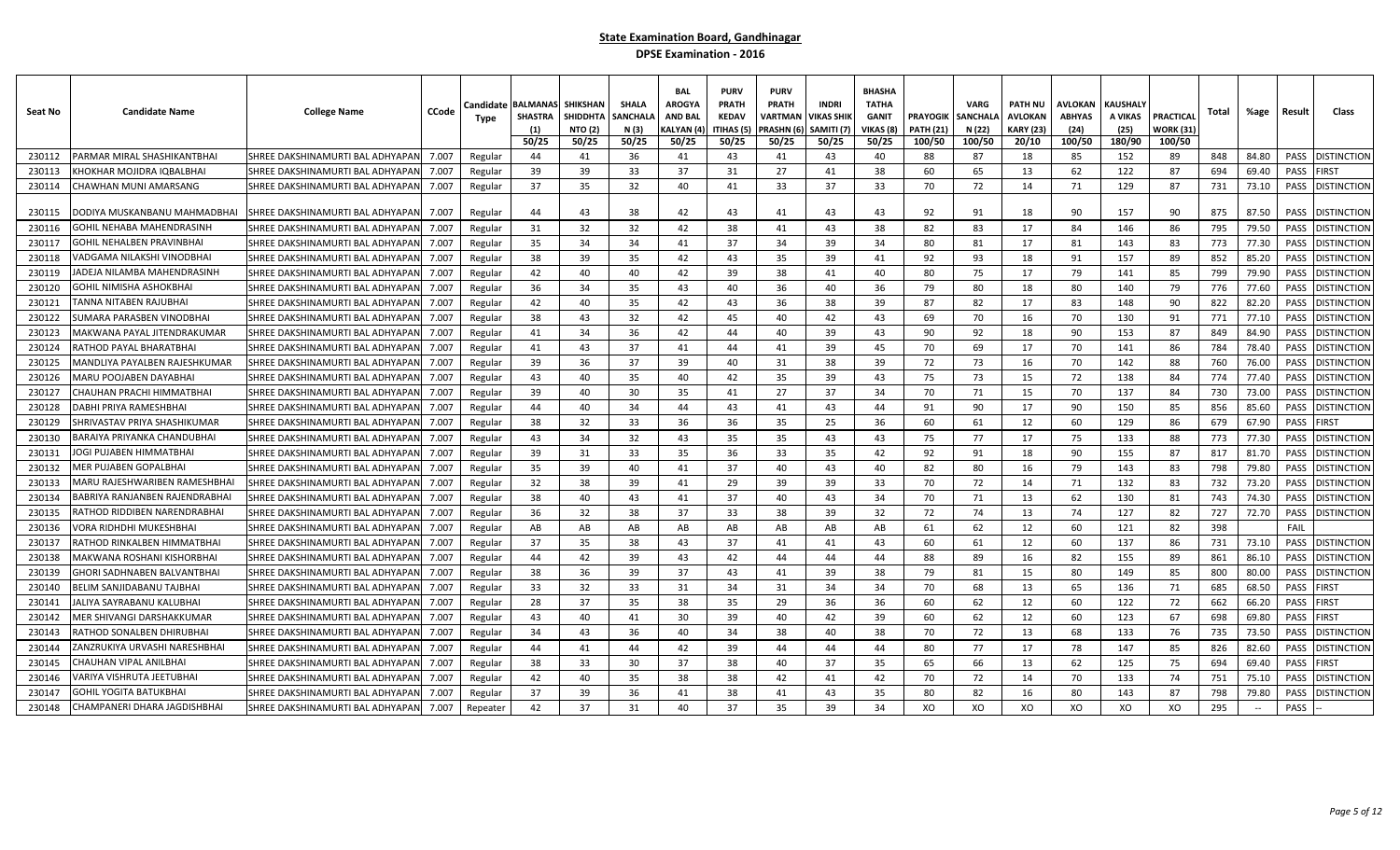| Seat No | <b>Candidate Name</b>                              | <b>College Name</b>                            | CCode | Type     | Candidate BALMANAS SHIKSHAN<br><b>SHASTRA</b><br>(1)<br>50/25 | <b>SHIDDHTA</b><br><b>NTO (2)</b><br>50/25 | <b>SHALA</b><br><b>SANCHALA</b><br>N (3)<br>50/25 | <b>BAL</b><br>AROGY/<br><b>AND BAI</b><br><b>KALYAN</b> (4)<br>50/25 | <b>PURV</b><br>PRATH<br><b>KEDAV</b><br><b>ITIHAS (5)</b><br>50/25 | <b>PURV</b><br><b>PRATH</b><br><b>VARTMAN VIKAS SHII</b><br>PRASHN (6) SAMITI (7)<br>50/25 | <b>INDRI</b><br>50/25 | <b>BHASHA</b><br><b>TATHA</b><br><b>GANIT</b><br>VIKAS (8<br>50/25 | <b>PRAYOGIK SANCHALA</b><br><b>PATH (21)</b><br>100/50 | <b>VARG</b><br>N (22)<br>100/50 | <b>PATH NU</b><br><b>AVLOKAN</b><br><b>KARY (23)</b><br>20/10 | <b>AVLOKAN   KAUSHALY</b><br><b>ABHYAS</b><br>(24)<br>100/50 | A VIKAS<br>(25)<br>180/90 | <b>PRACTICAL</b><br><b>WORK (31)</b><br>100/50 | Total | %age   | Result | Class              |
|---------|----------------------------------------------------|------------------------------------------------|-------|----------|---------------------------------------------------------------|--------------------------------------------|---------------------------------------------------|----------------------------------------------------------------------|--------------------------------------------------------------------|--------------------------------------------------------------------------------------------|-----------------------|--------------------------------------------------------------------|--------------------------------------------------------|---------------------------------|---------------------------------------------------------------|--------------------------------------------------------------|---------------------------|------------------------------------------------|-------|--------|--------|--------------------|
| 230149  | DESAI ANKITABEN ISHWARBHAI                         | <b>SMT. MANEKBA PURV PATHMIK SHIKSAN</b>       | 9.001 | Regular  | 39                                                            | 31                                         | 38                                                | 35                                                                   | 40                                                                 | 35                                                                                         | 35                    | 39                                                                 | 64                                                     | 75                              |                                                               | 75                                                           | 147                       | 89                                             | 759   | 75.90  |        | PASS DISTINCTION   |
| 230150  | PARMAR CHETNABEN NATAVARBHAI                       | SMT. MANEKBA PURV PATHMIK SHIKSAN              | 9.001 | Regular  | 42                                                            | 39                                         | 42                                                | 35                                                                   | 42                                                                 | 41                                                                                         | 35                    | 41                                                                 | 78                                                     | 75                              |                                                               | 76                                                           | 152                       | 86                                             | 801   | 80.10  | PASS   | <b>DISTINCTION</b> |
| 230151  | DESAI GINALBEN AMRATBHAI                           | <b>SMT. MANEKBA PURV PATHMIK SHIKSAN</b>       | 9.001 | Regular  | 44                                                            | 41                                         | 43                                                | 37                                                                   | 36                                                                 | 40                                                                                         | 40                    | 42                                                                 | 77                                                     | 79                              |                                                               | 80                                                           | 156                       | 90                                             | 822   | 82.20  |        | PASS DISTINCTION   |
| 230152  | JAYSWAL JANVI HASMUKHBHAI                          | SMT. MANEKBA PURV PATHMIK SHIKSAN 9.001        |       | Regular  | 40                                                            | 38                                         | 43                                                | 37                                                                   | 42                                                                 | 40                                                                                         | 37                    | 39                                                                 | 76                                                     | 86                              |                                                               | 87                                                           | 158                       | 86                                             | 826   | 82.60  |        | PASS DISTINCTION   |
| 230153  | NAYI JIGNASHABEN MAHENDRABHAI                      | SMT. MANEKBA PURV PATHMIK SHIKSAN              | 9.001 | Regular  | 42                                                            | 38                                         | 44                                                | 42                                                                   | 41                                                                 | 38                                                                                         | 40                    | 37                                                                 | 81                                                     | 88                              |                                                               | 88                                                           | 158                       | 92                                             | 846   | 84.60  |        | PASS DISTINCTION   |
| 230154  | PANCHAL KINJALBEN SATISHKUMAR                      | <b>SMT. MANEKBA PURV PATHMIK SHIKSAN</b>       | 9.001 | Regular  | 39                                                            | 34                                         | 43                                                | 37                                                                   | 33                                                                 | 41                                                                                         | 31                    | 34                                                                 | 73                                                     | 75                              | 16                                                            | 75                                                           | 146                       | 91                                             | 768   | 76.80  |        | PASS DISTINCTION   |
| 230155  | <b>BAROT KOMALBEN ISHVARBHAI</b>                   | ISMT. MANEKBA PURV PATHMIK SHIKSAN             | 9.001 | Regular  | 43                                                            | 36                                         | 43                                                | 38                                                                   | 37                                                                 | 41                                                                                         | 38                    | 40                                                                 | 82                                                     | 88                              |                                                               | 90                                                           | 165                       | 90                                             | 849   | 84.90  | PASS   | <b>DISTINCTION</b> |
| 230156  | <b>DESAI KOMALBEN GANDABHAI</b>                    | SMT. MANEKBA PURV PATHMIK SHIKSAN              | 9.001 | Regular  | 43                                                            | 41                                         | 40                                                | 40                                                                   | 37                                                                 | 40                                                                                         | 38                    | 38                                                                 | 78                                                     | 80                              |                                                               | 82                                                           | 151                       | 92                                             | 817   | 81.70  |        | PASS DISTINCTION   |
| 230157  | PRAJAPATI MAMATABEN MAHESHBHAI                     | SMT. MANEKBA PURV PATHMIK SHIKSAN 9.001        |       | Regular  | 42                                                            | 41                                         | 40                                                | 39                                                                   | 38                                                                 | 39                                                                                         | 39                    | 32                                                                 | 80                                                     | 80                              | 18                                                            | 82                                                           | 148                       | 90                                             | 808   | 80.80  |        | PASS DISTINCTION   |
| 230158  | PRAJAPATI NISHABEN PRAKASHBHAI                     | SMT. MANEKBA PURV PATHMIK SHIKSAN              | 9.001 | Regular  | 39                                                            | 33                                         | 43                                                | 38                                                                   | 35                                                                 | 37                                                                                         | 39                    | 33                                                                 | 64                                                     | 75                              | 16                                                            | 75                                                           | 150                       | 86                                             | 763   | 76.30  |        | PASS DISTINCTION   |
| 230159  | PRAJAPATI POOJA CHAMPAKLAL                         | SMT. MANEKBA PURV PATHMIK SHIKSAN              | 9.001 | Regular  | 42                                                            | 40                                         | 47                                                | 43                                                                   | 44                                                                 | 44                                                                                         | 39                    | 39                                                                 | 86                                                     | 92                              |                                                               | 92                                                           | 169                       | 89                                             | 885   | 88.50  |        | PASS DISTINCTION   |
| 230160  | PARMAR PRIYANKABEN AMRUTBHAI                       | SMT. MANEKBA PURV PATHMIK SHIKSAN 9.001        |       | Regular  | 43                                                            | 36                                         | 46                                                | 40                                                                   | 41                                                                 | 43                                                                                         | 38                    | 38                                                                 | 88                                                     | 92                              | 19                                                            | 94                                                           | 170                       | 94                                             | 882   | 88.20  |        | PASS DISTINCTION   |
| 230161  | <b>CHAVDA SAMIKSHABEN DHIRAJLAL</b>                | SMT. MANEKBA PURV PATHMIK SHIKSAN 9.001        |       | Regular  | 39                                                            | 39                                         | 44                                                | 37                                                                   | 38                                                                 | 40                                                                                         | 40                    | 32                                                                 | 88                                                     | 95                              |                                                               | 92                                                           | 173                       | 94                                             | 870   | 87.00  |        | PASS DISTINCTION   |
| 230162  | PRAJAPATI SNEHALBEN MANUBHAI                       | <b>SMT. MANEKBA PURV PATHMIK SHIKSAN</b>       | 9.001 | Regular  | 41                                                            | 33                                         | 44                                                | 42                                                                   | 40                                                                 | 39                                                                                         | 41                    | 33                                                                 | 81                                                     | 88                              |                                                               | 86                                                           | 165                       | 91                                             | 842   | 84.20  |        | PASS DISTINCTION   |
| 230163  | <b>JANSARI BHAVYATABEN</b><br><b>GHANSHYAMBHAI</b> | <b>SMT. MANEKBA PURV PATHMIK SHIKSAN 9.001</b> |       | Repeater | AB                                                            | AB                                         | AB                                                | AB                                                                   | AB                                                                 | AB                                                                                         | AB                    | AB                                                                 | XO                                                     | XO                              | XO                                                            | XO                                                           | XO                        | XO                                             |       |        | ABST   |                    |
| 230164  | PARMAR KUSUMBEN RAJNIKANT                          | <b>SMT. MANEKBA PURV PATHMIK SHIKSAN</b>       | 9.001 | Repeater | 39                                                            | 35                                         | 45                                                | 40                                                                   | 40                                                                 | 35                                                                                         | 41                    | 33                                                                 | XO                                                     | XO                              | хo                                                            | XO                                                           | XO                        | XO                                             | 308   | $\sim$ | PASS   |                    |
| 230165  | <b>THAKOR SAROJBEN PRAHALADJI</b>                  | SMT. MANEKBA PURV PATHMIK SHIKSAN 9.001        |       | Repeater | 38                                                            | 30                                         | 34                                                | 38                                                                   | 29                                                                 | 29                                                                                         | 33                    |                                                                    | 78                                                     | 80                              |                                                               | 81                                                           | 149                       | 90                                             | 752   | 75.20  |        | PASS SECOND        |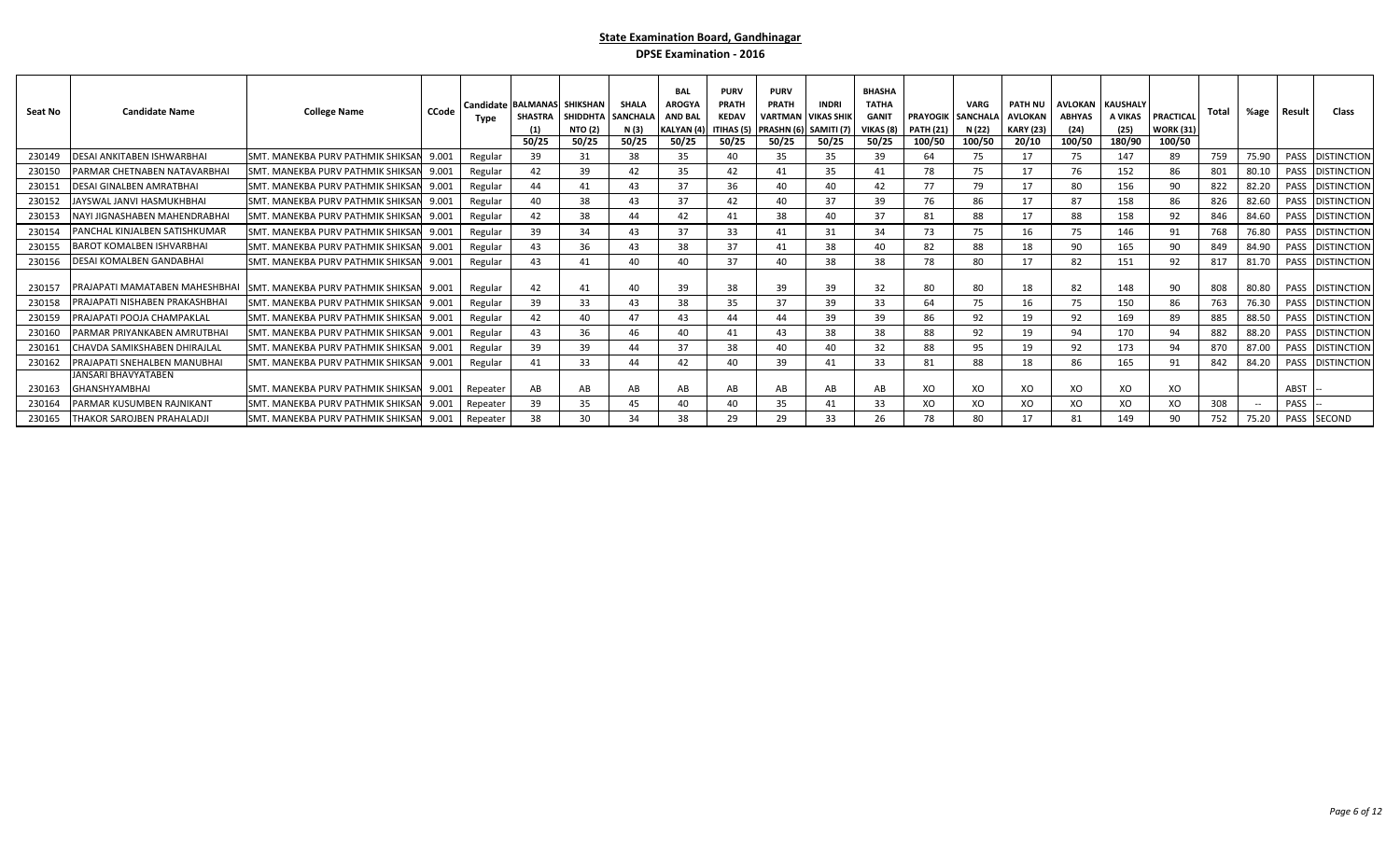| Seat No | <b>Candidate Name</b>                 | <b>College Name</b>                              | <b>CCode</b> | <b>Candidate</b><br>Tvpe | <b>BALMANAS SHIKSHAN</b><br>SHASTRA<br>50/25 | <b>SHIDDHTA</b><br><b>NTO (2)</b><br>50/25 | SHALA<br>SANCHAL<br>N (3)<br>50/25 | <b>BAL</b><br><b>AROGY</b><br><b>AND BAL</b><br>KALYAN (4<br>50/25 | <b>PURV</b><br><b>PRATH</b><br><b>KEDAV</b><br><b>ITIHAS (5</b><br>50/25 | <b>PURV</b><br><b>PRATH</b><br>VARTMAN<br>PRASHN (6<br>50/25 | <b>INDRI</b><br><b>VIKAS SHIK</b><br>SAMITI <sub>(7</sub><br>50/25 | <b>BHASHA</b><br><b>TATHA</b><br><b>GANIT</b><br>VIKAS (8)<br>50/25 | <b>PRAYOGIK</b><br><b>PATH (21)</b><br>100/50 | <b>VARG</b><br><b>SANCHALA</b><br>N (22)<br>100/50 | <b>PATH NU</b><br>AVLOKAN<br><b>KARY (23)</b><br>20/10 | <b>AVLOKAN</b><br><b>ABHYAS</b><br>(24)<br>100/50 | <b>KAUSHALY</b><br>A VIKAS<br>(25)<br>180/90 | <b>PRACTICAL</b><br><b>WORK (31)</b><br>100/50 | Total | %age  | Result      | Class              |
|---------|---------------------------------------|--------------------------------------------------|--------------|--------------------------|----------------------------------------------|--------------------------------------------|------------------------------------|--------------------------------------------------------------------|--------------------------------------------------------------------------|--------------------------------------------------------------|--------------------------------------------------------------------|---------------------------------------------------------------------|-----------------------------------------------|----------------------------------------------------|--------------------------------------------------------|---------------------------------------------------|----------------------------------------------|------------------------------------------------|-------|-------|-------------|--------------------|
| 230166  | <b>THAKUR AKSHITA JALIMSINH</b>       | SMT. VEJUBHAI LAKSMICHAND VORA BA                | 13.009       | Regular                  | 39                                           | 37                                         | 41                                 | 34                                                                 | 36                                                                       | 29                                                           | 36                                                                 | 32                                                                  | 73                                            | 70                                                 | 16                                                     | 87                                                | 132                                          | 81                                             | 743   | 74.30 | PASS        | <b>DISTINCTION</b> |
| 23016   | (ATIYAR ASMABANU MAHMADHUSEN          | <b>SMT. VEJUBHAI LAKSMICHAND VORA BAL</b>        | 13.009       | Regular                  | 40                                           | 40                                         | 43                                 | 39                                                                 | 41                                                                       | 40                                                           | 39                                                                 | 35                                                                  | 87                                            | 94                                                 | 19                                                     | 91                                                | 149                                          | 97                                             | 854   | 85.40 | <b>PASS</b> | <b>DISTINCTION</b> |
| 230168  | OSHI BANSARIBEN DILIPBHAI             | SMT. VEJUBHAI LAKSMICHAND VORA BA                | 13.009       | Regular                  | 40                                           | 38                                         | 45                                 | 39                                                                 | 35                                                                       | 41                                                           | 41                                                                 | 37                                                                  | 87                                            | 90                                                 | 20                                                     | 96                                                | 153                                          | 98                                             | 860   | 86.00 | PASS        | <b>DISTINCTION</b> |
| 230169  | SEJU DIMPAL MOHAN                     | <b>SMT. VEJUBHAI LAKSMICHAND VORA BAL 13.009</b> |              | Regular                  | 36                                           | 37                                         | 43                                 | 41                                                                 | 31                                                                       | 39                                                           | 39                                                                 | 36                                                                  | 83                                            | 87                                                 | 19                                                     | 93                                                | 145                                          | 92                                             | 821   | 82.10 | PASS        | <b>DISTINCTION</b> |
| 23017   | <b>3AROT HIRAL GULABBHAI</b>          | <b>SMT. VEJUBHAI LAKSMICHAND VORA BAL</b>        | 13.009       | Regular                  | 38                                           | 36                                         | 40                                 | 37                                                                 | 36                                                                       | 33                                                           | 35                                                                 | 31                                                                  | 81                                            | 86                                                 | 17                                                     | 85                                                | 140                                          | 92                                             | 787   | 78.70 | PASS        | <b>DISTINCTION</b> |
| 23017   | BHAMBHRA IRFANA OSMAN                 | <b>SMT. VEJUBHAI LAKSMICHAND VORA BAL</b>        | 13.009       | Regular                  | 41                                           | 39                                         | 35                                 | 35                                                                 | 39                                                                       | 38                                                           | 41                                                                 | 39                                                                  | 81                                            | 78                                                 | 18                                                     | 83                                                | 119                                          | 93                                             | 779   | 77.90 | PASS        | <b>DISTINCTION</b> |
| 23017   | <b>INZODA JIGNA PUNSHI</b>            | SMT. VEJUBHAI LAKSMICHAND VORA BA                | 13.009       | Regular                  | 40                                           | 41                                         | 36                                 | 38                                                                 | 33                                                                       | 37                                                           | 38                                                                 | 32                                                                  | 84                                            | 88                                                 | 19                                                     | 94                                                | 155                                          | 91                                             | 826   | 82.60 | PASS        | <b>DISTINCTION</b> |
| 230173  | DHEDA MANEESHA BHIMA                  | <b>SMT. VEJUBHAI LAKSMICHAND VORA BAL 13.009</b> |              | Regular                  | 39                                           | 35                                         | 35                                 | 38                                                                 | 33                                                                       | 30                                                           | 40                                                                 | 34                                                                  | 78                                            | 85                                                 | 17                                                     | 88                                                | 141                                          | 94                                             | 787   | 78.70 | PASS        | <b>DISTINCTION</b> |
| 23017   | HEBA MUMTAZ ADAMBHAI                  | SMT. VEJUBHAI LAKSMICHAND VORA BAL 13.009        |              | Regular                  | 35                                           | 42                                         | 43                                 | 37                                                                 | 34                                                                       | 43                                                           | 40                                                                 | 32                                                                  | 75                                            | 65                                                 | 17                                                     | 86                                                | 125                                          | 82                                             | 756   | 75.60 | PASS        | <b>DISTINCTION</b> |
| 230175  | SOTA MUSKHAN SIDHIKBHAI               | SMT. VEJUBHAI LAKSMICHAND VORA BA 13.009         |              | Regular                  | 31                                           | 34                                         | 38                                 | 37                                                                 | 40                                                                       | 34                                                           | 40                                                                 | 41                                                                  | 76                                            | 69                                                 | 16                                                     | 79                                                | 135                                          | 83                                             | 753   | 75.30 | PASS        | <b>DISTINCTION</b> |
| 23017   | URK NABILABANU MOHAMAD                | <b>SMT. VEJUBHAI LAKSMICHAND VORA BA</b>         | 13.009       | Regular                  | 38                                           | 38                                         | 38                                 | 41                                                                 | 41                                                                       | 36                                                           | 41                                                                 | 37                                                                  | 83                                            | 75                                                 | 19                                                     | 85                                                | 149                                          | 88                                             | 809   | 80.90 | PASS        | <b>DISTINCTION</b> |
| 23017   | <b><i>THEBA NASIBA ALIMOHAMAD</i></b> | SMT. VEJUBHAI LAKSMICHAND VORA BAL 13.009        |              | Regular                  | 26                                           | 36                                         | 35                                 | 35                                                                 | 34                                                                       | 27                                                           | 39                                                                 | 30                                                                  | 81                                            | 88                                                 | 18                                                     | 81                                                | 123                                          | 94                                             | 747   | 74.70 | PASS        | <b>DISTINCTION</b> |
| 230178  | ADAV NEHA GAGAJIBHAI                  | SMT. VEJUBHAI LAKSMICHAND VORA BA 13.009         |              | Regular                  | 37                                           | 38                                         | 37                                 | 42                                                                 | 42                                                                       | 40                                                           | 41                                                                 | 40                                                                  | 84                                            | 87                                                 | 19                                                     | 91                                                | 147                                          | 98                                             | 843   | 84.30 | PASS        | <b>DISTINCTION</b> |
| 230179  | MATANG NITABEN HARSHIBHAI             | SMT. VEJUBHAI LAKSMICHAND VORA BA 13.009         |              | Regular                  | 37                                           | 33                                         | 41                                 | 39                                                                 | 35                                                                       | 37                                                           | 38                                                                 | 29                                                                  | 81                                            | 91                                                 | 19                                                     | 91                                                | 161                                          | 98                                             | 830   | 83.00 | PASS        | <b>DISTINCTION</b> |
| 23018   | <b>BOLIYA NOORJAHAN DAUD</b>          | SMT. VEJUBHAI LAKSMICHAND VORA BAL               | 13.009       | Regular                  | 37                                           | 38                                         | 43                                 | 39                                                                 | 39                                                                       | 41                                                           | 40                                                                 | 34                                                                  | 79                                            | 65                                                 | 16                                                     | 61                                                | 134                                          | 92                                             | 758   | 75.80 | PASS        | distinction        |
| 230181  | <b>ZALA PAYALBAHEN GHANSHYAMSINH</b>  | SMT. VEJUBHAI LAKSMICHAND VORA BAL 13.009        |              | Regular                  | 41                                           | 37                                         | 45                                 | 40                                                                 | 37                                                                       | 39                                                           | 41                                                                 | 34                                                                  | 78                                            | 92                                                 | 18                                                     | 86                                                | 145                                          | 91                                             | 824   | 82.40 | PASS        | distinction        |
| 230182  | MOTHARIYA PRIYABEN KORSHIBHAI         | SMT. VEJUBHAI LAKSMICHAND VORA BA                | 13.009       | Regular                  | 39                                           | 40                                         | 45                                 | 37                                                                 | 33                                                                       | 39                                                           | 39                                                                 | 35                                                                  | 87                                            | 89                                                 | 20                                                     | 96                                                | 146                                          | 98                                             | 843   | 84.30 | PASS        | <b>DISTINCTION</b> |
| 230183  | )ZA RIDDHI KISHORBHAI                 | SMT. VEJUBHAI LAKSMICHAND VORA BA                | 13.009       | Regular                  | 40                                           | 38                                         | 46                                 | 41                                                                 | 39                                                                       | 41                                                           | 41                                                                 | 30                                                                  | 85                                            | 90                                                 | 19                                                     | 95                                                | 151                                          | 97                                             | 853   | 85.30 | PASS        | <b>DISTINCTION</b> |
| 230184  | MALAM RUCHITA RAJENDRABHAI            | SMT. VEJUBHAI LAKSMICHAND VORA BA                | 13.009       | Regular                  | 36                                           | 31                                         | 39                                 | 34                                                                 | 37                                                                       | 39                                                           | 40                                                                 | 28                                                                  | 81                                            | 70                                                 | 16                                                     | 88                                                | 118                                          | 89                                             | 746   | 74.60 | PASS        | <b>DISTINCTION</b> |
| 230185  | SANDH SADIYA ISMAIL                   | SMT. VEJUBHAI LAKSMICHAND VORA BA                | 13.009       | Regular                  | 37                                           | 30                                         | 31                                 | 33                                                                 | 36                                                                       | 31                                                           | 35                                                                 | 30                                                                  | 79                                            | 76                                                 | 17                                                     | 93                                                | 129                                          | 89                                             | 746   | 74.60 | PASS        | <b>DISTINCTION</b> |
| 230186  | UMRA SAGUFABAI KASAM                  | SMT. VEJUBHAI LAKSMICHAND VORA BAL               | 13.009       | Regular                  | 41                                           | 41                                         | 45                                 | 40                                                                 | 44                                                                       | 42                                                           | 39                                                                 | 38                                                                  | 79                                            | 93                                                 | 19                                                     | 95                                                | 153                                          | 96                                             | 865   | 86.50 | PASS        | <b>DISTINCTION</b> |
| 23018   | AFAL SHIVANGI NAVIN                   | SMT. VEJUBHAI LAKSMICHAND VORA BA                | 13.009       | Regular                  | 38                                           | 36                                         | 45                                 | 36                                                                 | 39                                                                       | 36                                                           | 38                                                                 | 34                                                                  | 84                                            | 81                                                 | 16                                                     | 87                                                | 119                                          | 93                                             | 782   | 78.20 | PASS        | <b>DISTINCTION</b> |
| 230188  | HOLU SHRADHDHA SURESHBHAI             | SMT. VEJUBHAI LAKSMICHAND VORA BA                | 13.009       | Regular                  | 41                                           | 36                                         | 46                                 | 40                                                                 | 33                                                                       | 39                                                           | 37                                                                 | 32                                                                  | 79                                            | 80                                                 | 18                                                     | 90                                                | 144                                          | 97                                             | 812   | 81.20 | PASS        | <b>DISTINCTION</b> |
| 230189  | <b>MALEK SOFIYA SHAUKATHUSEN</b>      | SMT. VEJUBHAI LAKSMICHAND VORA BA                | 13.009       | Regular                  | 39                                           | 27                                         | 41                                 | 38                                                                 | 36                                                                       | 30                                                           | 37                                                                 | 29                                                                  | 75                                            | 75                                                 | 16                                                     | 77                                                | 115                                          | 86                                             | 721   | 72.10 | PASS        | <b>DISTINCTION</b> |
| 230190  | <b>SUMRA YASHMIN ADAM</b>             | SMT. VEJUBHAI LAKSMICHAND VORA BA 13.009         |              | Regular                  | 41                                           | 41                                         | 44                                 | 41                                                                 | 43                                                                       | 38                                                           | 41                                                                 | 34                                                                  | 83                                            | 73                                                 | 19                                                     | 95                                                | 146                                          | 87                                             | 826   | 82.60 | PASS        | <b>DISTINCTION</b> |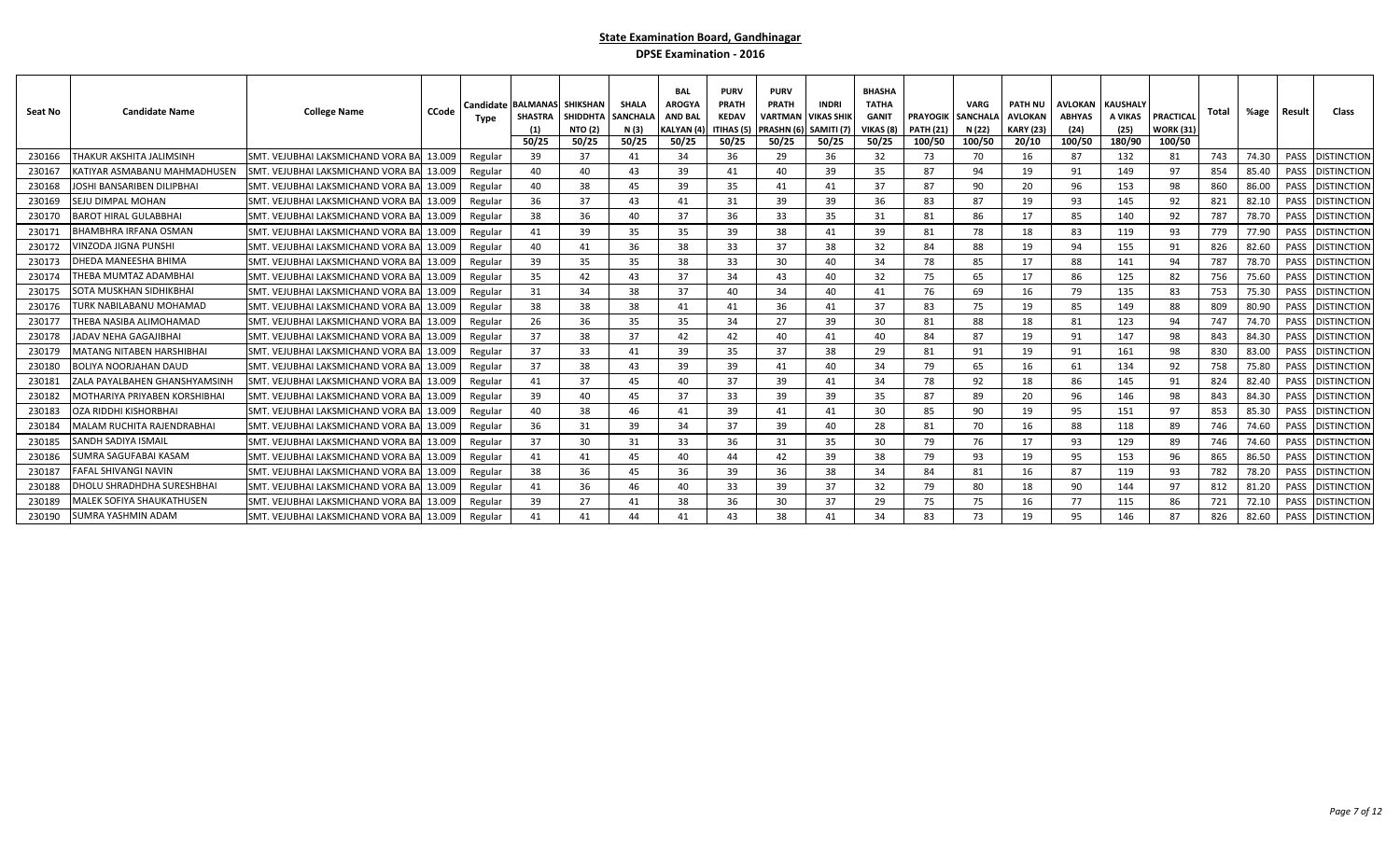| Seat No | <b>Candidate Name</b>            | <b>College Name</b><br>CCode                                               | Candidate<br>Type | <b>BALMANAS SHIKSHAN</b><br><b>SHASTRA</b><br>(1)<br>50/25 | <b>SHIDDHTA</b><br><b>NTO (2)</b><br>50/25 | <b>SHALA</b><br><b>SANCHALA</b><br>N (3)<br>50/25 | <b>BAL</b><br><b>AROGYA</b><br><b>AND BAL</b><br>KALYAN (4<br>50/25 | <b>PURV</b><br><b>PRATH</b><br><b>KEDAV</b><br>ITIHAS (5<br>50/25 | <b>PURV</b><br><b>PRATH</b><br>VARTMAN<br>PRASHN (6<br>50/25 | INDRI<br>VIKAS SHIK<br>SAMITI (7)<br>50/25 | <b>BHASHA</b><br><b>TATHA</b><br>GANIT<br>VIKAS (8<br>50/25 | <b>PRAYOGIK   SANCHALA</b><br><b>PATH (21)</b><br>100/50 | <b>VARG</b><br>N (22)<br>100/50 | PATH NU<br>AVLOKAN<br><b>KARY (23)</b><br>20/10 | AVLOKAN<br><b>ABHYAS</b><br>(24)<br>100/50 | <b>KAUSHALY</b><br>A VIKAS<br>(25)<br>180/90 | PRACTICAL<br>WORK (31)<br>100/50 | Total | %age  | Result | Class              |
|---------|----------------------------------|----------------------------------------------------------------------------|-------------------|------------------------------------------------------------|--------------------------------------------|---------------------------------------------------|---------------------------------------------------------------------|-------------------------------------------------------------------|--------------------------------------------------------------|--------------------------------------------|-------------------------------------------------------------|----------------------------------------------------------|---------------------------------|-------------------------------------------------|--------------------------------------------|----------------------------------------------|----------------------------------|-------|-------|--------|--------------------|
| 230191  | PARMAR ANITABEN MANABHAI         | SHREE B.M.PATEL BAL ADHYAPAN MAN<br>12.006                                 | Regular           | 36                                                         | 38                                         | 40                                                | - 39                                                                | 41                                                                | 40                                                           | 39                                         | 31                                                          | 88                                                       | 87                              | 20                                              | 88                                         | 148                                          | 86                               | 821   | 82.10 | PASS   | <b>DISTINCTION</b> |
| 230192  | ARGARA BHARTIBEN MOHANBHA        | SHREE B.M.PATEL BAL ADHYAPAN MANI<br>12.006                                | Regular           | 29                                                         | 30                                         | 34                                                | 36                                                                  | 31                                                                | 38                                                           | 35                                         | 26                                                          | 87                                                       | 85                              | 19                                              | 86                                         | 140                                          | 86                               | 762   | 76.20 | PASS   | DISTINCTION        |
| 230193  | SHARMA BIJALBEN RAJESHKUMAR      | SHREE B.M.PATEL BAL ADHYAPAN MAND<br>12.006                                | Regular           | 40                                                         | 38                                         | 43                                                | 37                                                                  | 36                                                                | 39                                                           | 39                                         | 36                                                          | 90                                                       | 91                              | 20                                              | 90                                         | 155                                          | 87                               | 841   | 84.10 | PASS   | <b>DISTINCTION</b> |
| 230194  | SAVANI BINALBEN CHIMANBHAI       | 12.006<br>SHREE B.M.PATEL BAL ADHYAPAN MAND                                | Regular           | 40                                                         | 37                                         | 43                                                | 34                                                                  | 44                                                                | 42                                                           | 37                                         | 41                                                          | 85                                                       | 86                              | 19                                              | 86                                         | 145                                          | 86                               | 825   | 82.50 | PASS   | <b>DISTINCTION</b> |
| 230195  | SOLANKI DAXABEN MOHANBHAI        | SHREE B.M.PATEL BAL ADHYAPAN MAN<br>12.006                                 | Regular           | 35                                                         | 39                                         | 39                                                | 34                                                                  | 39                                                                | 43                                                           | 37                                         | 41                                                          | 86                                                       | 85                              | 19                                              | 86                                         | 144                                          | 85                               | 812   | 81.20 | PASS   | <b>DISTINCTION</b> |
| 230196  | :HAUHAN DHRUTI SANJAYKUMAF       | SHREE B.M.PATEL BAL ADHYAPAN MANI<br>12.006                                | Regular           | 28                                                         | 26                                         | 33                                                | 33                                                                  | 25                                                                | 28                                                           | 25                                         | 25                                                          | 89                                                       | 88                              | 20                                              | 89                                         | 150                                          | 87                               | 746   | 74.60 | PASS   | )ISTINCTION        |
| 230197  | HATT HARSHNABEN MAHESHKUMAR      | 12.006<br>SHREE B.M.PATEL BAL ADHYAPAN MANI                                | Regular           | 32                                                         | 30                                         | 33                                                | 35                                                                  | 32                                                                | 29                                                           | 29                                         | 25                                                          | 86                                                       | 85                              | 19                                              | 86                                         | 149                                          | 85                               | 755   | 75.50 | PASS   | <b>DISTINCTION</b> |
| 230198  | AAKVANA HEENABEN KIRITBHAI       | SHREE B.M.PATEL BAL ADHYAPAN MANI<br>12.006                                | Regular           | 34                                                         | 27                                         | 29                                                | 33                                                                  | 31                                                                | 38                                                           | 31                                         | 33                                                          | 85                                                       | 86                              | 20                                              | 87                                         | 147                                          | 85                               | 766   | 76.60 | PASS   | <b>DISTINCTION</b> |
| 230199  | <b>DABHI HETALBEN PRATAPSINH</b> | SHREE B.M.PATEL BAL ADHYAPAN MAN<br>12.006                                 | Regular           | 41                                                         | 37                                         | 44                                                | 40                                                                  | 40                                                                | 42                                                           | 41                                         | 37                                                          | 85                                                       | 86                              | 19                                              | 86                                         | 140                                          | 84                               | 822   | 82.20 | PASS   | <b>DISTINCTION</b> |
| 230200  |                                  | SODHAPARMAR HETALBEN DINESHBHAI SHREE B.M.PATEL BAL ADHYAPAN MANL 12.006   | Regular           | 37                                                         | 38                                         | 44                                                | 38                                                                  | 33                                                                | 43                                                           | 40                                         | 40                                                          | 87                                                       | 85                              | 20                                              | 85                                         | 143                                          | 87                               | 820   | 82.00 | PASS   | <b>DISTINCTION</b> |
| 230201  | ARMAR HINABEN CHANDUBHAI         | SHREE B.M.PATEL BAL ADHYAPAN MANI<br>12.006                                | Regular           | 40                                                         | 40                                         | 46                                                | 41                                                                  | 40                                                                | 43                                                           | 37                                         | 40                                                          | 87                                                       | 86                              | 20                                              | 86                                         | 147                                          | 87                               | 840   | 84.00 | PASS   | <b>DISTINCTION</b> |
| 230202  | PARMAR HIRALBEN RAMANBHAI        | SHREE B.M.PATEL BAL ADHYAPAN MAN<br>12.006                                 | Regular           | 39                                                         | 39                                         | 36                                                | 38                                                                  | 31                                                                | 39                                                           | 39                                         | 37                                                          | 90                                                       | 91                              | 20                                              | 91                                         | 156                                          | 88                               | 834   | 83.40 | PASS   | <b>DISTINCTION</b> |
| 230203  | HOI KAJALBEN BALDEVBHAI          | SHREE B.M.PATEL BAL ADHYAPAN MANI<br>12.006                                | Regular           | 42                                                         | 37                                         | 43                                                | 42                                                                  | 42                                                                | 45                                                           | 36                                         | 40                                                          | 81                                                       | 86                              | 19                                              | 84                                         | 140                                          | 84                               | 821   | 82.10 | PASS   | <b>DISTINCTION</b> |
| 230204  | /ALAND KAJALBEN SANJAYKUMAF      | SHREE B.M.PATEL BAL ADHYAPAN MAND<br>12.006                                | Regular           | 41                                                         | 40                                         | 41                                                | 41                                                                  | 38                                                                | 43                                                           | 42                                         | 39                                                          | 86                                                       | 87                              | 20                                              | 86                                         | 147                                          | 86                               | 837   | 83.70 | PASS   | <b>DISTINCTION</b> |
| 230205  | /AGHELA KRUPABAHEN VINUBHA       | SHREE B.M.PATEL BAL ADHYAPAN MANI<br>12.006                                | Regular           | 37                                                         | 31                                         | 28                                                | 32                                                                  | 39                                                                | 43                                                           | 37                                         | 35                                                          | 85                                                       | 84                              | 19                                              | 86                                         | 146                                          | 86                               | 788   | 78.80 | PASS   | <b>DISTINCTION</b> |
| 230206  | DABHI LAXMIBEN MAGANBHAI         | SHREE B.M.PATEL BAL ADHYAPAN MANI<br>12.006                                | Regular           | AB                                                         | AB                                         | AB                                                | AB                                                                  | AB                                                                | AB                                                           | AB                                         | AB                                                          | 70                                                       | 72                              | 19                                              | 75                                         | 135                                          | AB                               | 371   |       | FAIL   |                    |
| 230207  | PARMAR LEELABEN TAKHATSINH       | SHREE B.M.PATEL BAL ADHYAPAN MANI<br>12.006                                | Regular           | 37                                                         | 36                                         | 44                                                | 42                                                                  | 41                                                                | 44                                                           | 42                                         | 42                                                          | 89                                                       | 88                              | 20                                              | 87                                         | 149                                          | 89                               | 850   | 85.00 | PASS   | <b>DISTINCTION</b> |
| 230208  | ATHOD MENABEN BACHUBHAI          | SHREE B.M.PATEL BAL ADHYAPAN MAN<br>12.006                                 | Regular           | 34                                                         | 28                                         | 34                                                | -37                                                                 | 32                                                                | 28                                                           | 34                                         | 25                                                          | 85                                                       | 87                              | 19                                              | 86                                         | 147                                          | 86                               | 762   | 76.20 | PASS   | <b>DISTINCTION</b> |
| 230209  | AARVADI PINKIBEN ANANDAJI        | SHREE B.M.PATEL BAL ADHYAPAN MAN<br>12.006                                 | Regular           | 39                                                         | 38                                         | 38                                                | 41                                                                  | 37                                                                | 40                                                           | 37                                         | 34                                                          | 90                                                       | 91                              | 20                                              | 91                                         | 155                                          | 91                               | 842   | 84.20 | PASS   | <b>DISTINCTION</b> |
| 230210  | ALPADA PRIYANKABEN KIRANBHA      | SHREE B.M.PATEL BAL ADHYAPAN MAN<br>12.006                                 | Regular           | 40                                                         | 40                                         | 35                                                | 40                                                                  | 40                                                                | 39                                                           | 39                                         | 36                                                          | 88                                                       | 87                              | 20                                              | 89                                         | 153                                          | 86                               | 832   | 83.20 | PASS   | <b>DISTINCTION</b> |
| 230211  | CHAUHAN RADHABEN PRAVINSINH      | SHREE B.M.PATEL BAL ADHYAPAN MAN<br>12.006                                 | Regular           | 30                                                         | 30                                         | 33                                                | 39                                                                  | 39                                                                | 29                                                           | 36                                         | 35                                                          | 89                                                       | 90                              | 20                                              | 89                                         | 153                                          | 89                               | 801   | 80.10 | PASS   | <b>DISTINCTION</b> |
| 230212  | /AGHELA REKHABEN RATILAL         | SHREE B.M.PATEL BAL ADHYAPAN MANI<br>12.006                                | Regular           | 41                                                         | 33                                         | 39                                                | 39                                                                  | 38                                                                | 40                                                           | 37                                         | 38                                                          | 87                                                       | 86                              | 19                                              | 86                                         | 144                                          | 88                               | 815   | 81.50 | PASS   | <b>DISTINCTION</b> |
|         | SODHAPARMAR RENUKABEN            |                                                                            |                   |                                                            |                                            |                                                   |                                                                     |                                                                   |                                                              |                                            |                                                             |                                                          |                                 |                                                 |                                            |                                              |                                  |       |       |        |                    |
| 230213  | IASHVANTSINH                     | SHREE B.M.PATEL BAL ADHYAPAN MAND<br>12.006                                | Regular           | 34                                                         | 35                                         | 39                                                | 41                                                                  | 36                                                                | 41                                                           | 40                                         | 38                                                          | 87                                                       | 88                              | 20                                              | 89                                         | 151                                          | 89                               | 828   | 82.80 | PASS   | <b>DISTINCTION</b> |
| 230214  | GOHEL SAVITABEN POPATBHAI        | SHREE B.M.PATEL BAL ADHYAPAN MANI<br>12.006                                | Regular           | 39                                                         | 40                                         | 36                                                | 41                                                                  | 33                                                                | 38                                                           | 35                                         | 35                                                          | 85                                                       | 83                              | 19                                              | 84                                         | 140                                          | 83                               | 791   | 79.10 | PASS   | <b>DISTINCTION</b> |
| 230215  | ARMAR SONALI JITUBHAI            | SHREE B.M.PATEL BAL ADHYAPAN MANI<br>12.006                                | Regular           | 37                                                         | 40                                         | 37                                                | 38                                                                  | 40                                                                | 39                                                           | 40                                         | 35                                                          | 89                                                       | 88                              | 20                                              | 87                                         | 151                                          | 90                               | 831   | 83.10 | PASS   | <b>DISTINCTION</b> |
| 230216  |                                  | /AGHELA URMILABAHEN BALVANTSINH  SHREE B.M.PATEL BAL ADHYAPAN MANU  12.006 | Regular           | 28                                                         | 29                                         | 28                                                | 35                                                                  | 26                                                                | 29                                                           | 31                                         | 27                                                          | 90                                                       | 89                              | 20                                              | 89                                         | 153                                          | 90                               | 764   | 76.40 | PASS   | <b>DISTINCTION</b> |
| 23021   | PARMAR VAISHALI VINODBHAI        | SHREE B.M.PATEL BAL ADHYAPAN MANI<br>12.006                                | Regular           | 43                                                         | 41                                         | 41                                                | 40                                                                  | 42                                                                | 43                                                           | 39                                         | 41                                                          | 88                                                       | 87                              | 19                                              | 89                                         | 152                                          | 89                               | 854   | 85.40 | PASS   | <b>DISTINCTION</b> |
| 230218  | PARMAR VIMLABEN ARVINDBHAI       | SHREE B.M.PATEL BAL ADHYAPAN MAND<br>12.006                                | Regular           | 36                                                         | 25                                         | 29                                                | 37                                                                  | 40                                                                | 36                                                           | 37                                         | 35                                                          | 87                                                       | 89                              | 20                                              | 88                                         | 153                                          | 90                               | 802   | 80.20 | PASS   | <b>DISTINCTION</b> |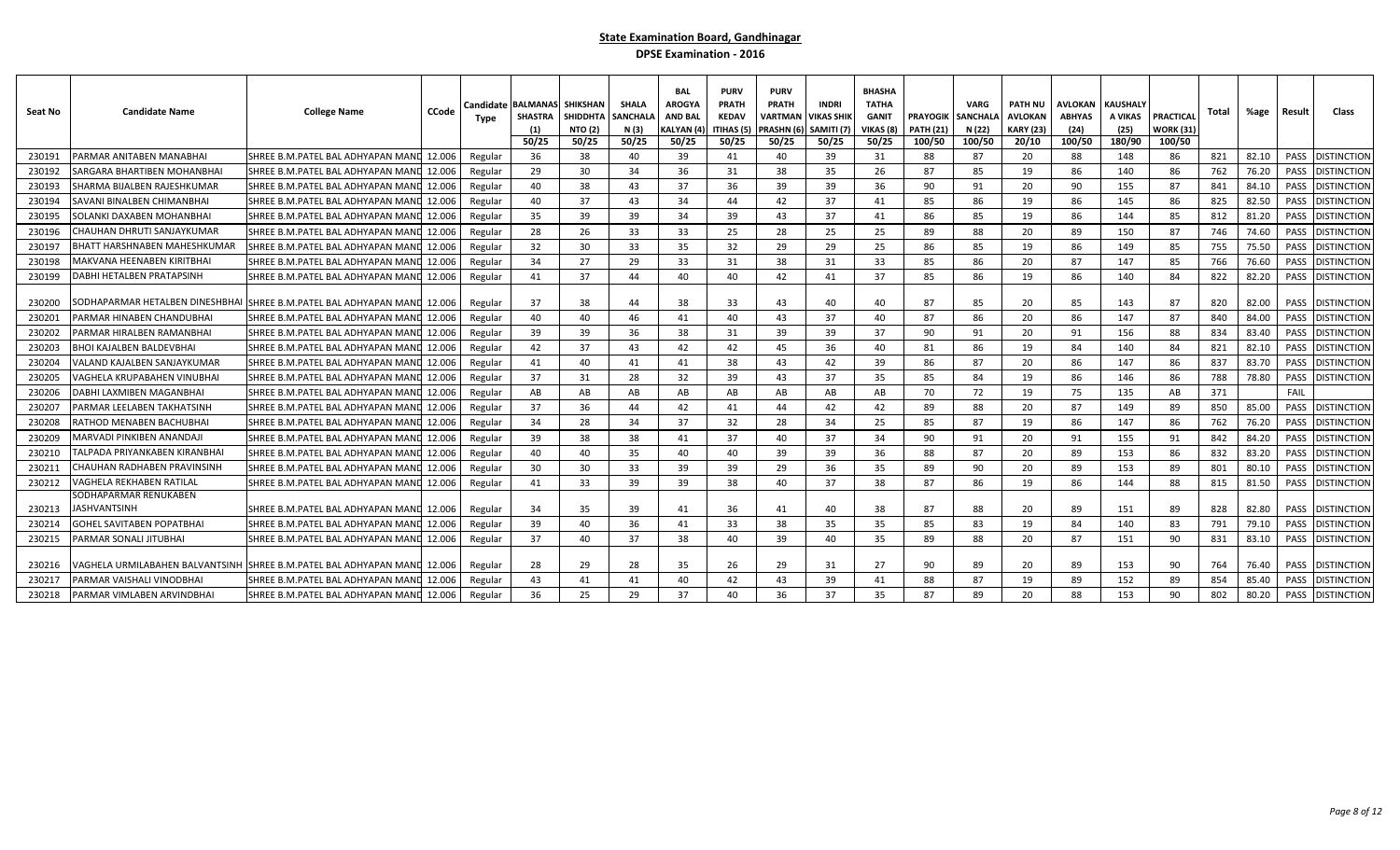| Seat No | <b>Candidate Name</b>               | CCode<br>College Name                                                        | Candidate<br>Type | <b>BALMANAS SHIKSHAN</b><br><b>SHASTRA</b><br>(1)<br>50/25 | <b>SHIDDHTA</b><br><b>NTO (2)</b><br>50/25 | <b>SHALA</b><br><b>SANCHALA</b><br>N (3)<br>50/25 | <b>BAI</b><br><b>AROGYA</b><br><b>AND BAL</b><br>(ALYAN (4<br>50/25 | <b>PURV</b><br><b>PRATH</b><br><b>KEDAV</b><br>ITIHAS (5<br>50/25 | <b>PURV</b><br><b>PRATH</b><br>VARTMAN<br>PRASHN (<br>50/25 | <b>INDRI</b><br>VIKAS SHIK<br>SAMITI (7<br>50/25 | <b>BHASHA</b><br><b>TATHA</b><br><b>GANIT</b><br>VIKAS (8<br>50/25 | <b>PRAYOGIK</b><br><b>PATH (21)</b><br>100/50 | <b>VARG</b><br><b>SANCHALA</b><br>N (22)<br>100/50 | PATH NU<br>AVLOKAN<br>KARY (23)<br>20/10 | AVLOKAN<br><b>ABHYAS</b><br>(24)<br>100/50 | <b>KAUSHALY</b><br>A VIKAS<br>(25)<br>180/90 | PRACTICAI<br>WORK (31)<br>100/50 | Total | %age  | Result      | Class              |
|---------|-------------------------------------|------------------------------------------------------------------------------|-------------------|------------------------------------------------------------|--------------------------------------------|---------------------------------------------------|---------------------------------------------------------------------|-------------------------------------------------------------------|-------------------------------------------------------------|--------------------------------------------------|--------------------------------------------------------------------|-----------------------------------------------|----------------------------------------------------|------------------------------------------|--------------------------------------------|----------------------------------------------|----------------------------------|-------|-------|-------------|--------------------|
| 230219  | HINGADIYA AARATI ARVINDBHAI         | SHREE VALLABH KANYA KELAVANI MANI<br>17.004                                  | Regular           | 38                                                         | 44                                         | 41                                                | 40                                                                  | 41                                                                | 38                                                          | 42                                               | 41                                                                 | 75                                            | 79                                                 | 12                                       | 70                                         | 135                                          | 70                               | 766   | 76.60 | PASS        | <b>DISTINCTIOI</b> |
| 230220  | (HORAJIYA AFSANA AMISHAJ            | SHREE VALLABH KANYA KELAVANI MANI<br>17.004                                  | Regular           | 38                                                         | 39                                         | 39                                                | 38                                                                  | 29                                                                | 35                                                          | 38                                               | 31                                                                 | 74                                            | 80                                                 | 13                                       | 67                                         | 125                                          | 80                               | 726   | 72.60 | PASS        | DISTINCTION        |
| 230221  | SHERASIYA AFSANA USMANGANI          | SHREE VALLABH KANYA KELAVANI MANI<br>17.004                                  | Regular           | 40                                                         | 38                                         | 36                                                | 33                                                                  | 36                                                                | 34                                                          | 37                                               | 29                                                                 | 77                                            | 81                                                 | 11                                       | 70                                         | 138                                          | 80                               | 740   | 74.00 | PASS        | <b>DISTINCTION</b> |
| 230222  | OSHI AMI GHANSHYAMBHAI              | SHREE VALLABH KANYA KELAVANI MANI<br>17.004                                  | Regular           | 41                                                         | 43                                         | 39                                                | 37                                                                  | 38                                                                | 42                                                          | 36                                               | 42                                                                 | 76                                            | 80                                                 | 14                                       | 70                                         | 133                                          | 79                               | 770   | 77.00 | PASS        | DISTINCTION        |
| 230223  | /ADHER BANSI PRADIPBHAI             | 17.004<br>SHREE VALLABH KANYA KELAVANI MANI                                  | Regular           | 39                                                         | 38                                         | 40                                                | 36                                                                  | 43                                                                | 36                                                          | 35                                               | 36                                                                 | 76                                            | 78                                                 | 13                                       | 68                                         | 134                                          | 78                               | 750   | 75.00 | PASS        | distinction        |
| 230224  | RATHOD DIMPALBA MUKESHBHA           | 17.004<br>SHREE VALLABH KANYA KELAVANI MANI                                  | Regular           | AB                                                         | AB                                         | AB                                                | AB                                                                  | AB                                                                | AB                                                          | AB                                               | AB                                                                 | 52                                            | 56                                                 | 11                                       | 60                                         | 113                                          | 70                               | 362   |       | FAIL        |                    |
| 230225  | ASHKARI DIPALI NARESHBHAI.          | SHREE VALLABH KANYA KELAVANI MANI<br>17.004                                  | Regular           | 37                                                         | 39                                         | 36                                                | 32                                                                  | 32                                                                | 31                                                          | 38                                               | 33                                                                 | 74                                            | 78                                                 | 13                                       | 70                                         | 133                                          | 75                               | 721   | 72.10 | PASS        | <b>DISTINCTION</b> |
| 230226  | FANNA DRASHTI RAMESHBHAI            | SHREE VALLABH KANYA KELAVANI MANI<br>17.004                                  | Regular           | 36                                                         | 40                                         | 43                                                | -37                                                                 | 41                                                                | 34                                                          | 30                                               | 32                                                                 | 76                                            | 83                                                 | 13                                       | 73                                         | 156                                          | 86                               | 780   | 78.00 | PASS        | <b>DISTINCTION</b> |
| 230227  |                                     | BAKROLIYA GULISTANA MAHAMADBHAI [SHREE VALLABH KANYA KELAVANI MANL<br>17.004 | Regular           | 40                                                         | 35                                         | 38                                                | 31                                                                  | 29                                                                | 31                                                          | 37                                               | 33                                                                 | 74                                            | 79                                                 | 12                                       | 70                                         | 141                                          | 87                               | 737   | 73.70 | PASS        | <b>DISTINCTION</b> |
| 230228  | AAKAVANA HARSHA MANGABHAI           | SHREE VALLABH KANYA KELAVANI MANI<br>17.004                                  | Regular           | 37                                                         | 33                                         | 40                                                | 29                                                                  | 39                                                                | 32                                                          | 31                                               | 30                                                                 | 78                                            | 82                                                 | 13                                       | 70                                         | 147                                          | 86                               | 747   | 74.70 | PASS        | DISTINCTION        |
| 230229  | BHAKHAVADIYA HEMANGI<br>SATISHKUMAR | SHREE VALLABH KANYA KELAVANI MANU 17.004                                     | Regular           | 40                                                         | 40                                         | 43                                                | 36                                                                  | 41                                                                | 40                                                          | 42                                               | 40                                                                 | 77                                            | 84                                                 | 14                                       | 76                                         | 153                                          | 87                               | 813   | 81.30 | PASS        | <b>DISTINCTION</b> |
| 230230  | SAVASADIYA HIRAL DINESHBHAI         | SHREE VALLABH KANYA KELAVANI MAN<br>17.004                                   | Regular           | 42                                                         | 40                                         | 42                                                | -37                                                                 | 44                                                                | 43                                                          | 42                                               | 42                                                                 | 73                                            | 83                                                 | 13                                       | 70                                         | 152                                          | 81                               | 804   | 80.40 | PASS        | DISTINCTION        |
| 230231  | /ADHEL JAGRUTIBEN ARJANBHAI         | SHREE VALLABH KANYA KELAVANI MAN<br>17.004                                   | Regular           | 40                                                         | 35                                         | 38                                                | 35                                                                  | 38                                                                | 33                                                          | 40                                               | 34                                                                 | 68                                            | 80                                                 | 14                                       | 70                                         | 148                                          | 88                               | 761   | 76.10 | PASS        | <b>DISTINCTION</b> |
| 230232  | SOLANKI KOMAL AMARSINHBHAI          | SHREE VALLABH KANYA KELAVANI MANI<br>17.004                                  | Regular           | 40                                                         | 40                                         | 39                                                | 40                                                                  | 38                                                                | 43                                                          | 43                                               | 41                                                                 | 72                                            | 82                                                 | 13                                       | 73                                         | 146                                          | 86                               | 796   | 79.60 | PASS        | DISTINCTION        |
| 230233  | ASHKARI KRISHNA RAJESHKUMAF.        | SHREE VALLABH KANYA KELAVANI MANI<br>17.004                                  | Regular           | 42                                                         | 38                                         | 35                                                | 36                                                                  | 42                                                                | 39                                                          | 41                                               | 40                                                                 | 77                                            | 78                                                 | 14                                       | 70                                         | 137                                          | 73                               | 762   | 76.20 | PASS        | distinction        |
| 230234  | SHERASIYA MENAJ USMAN               | SHREE VALLABH KANYA KELAVANI MANI<br>17.004                                  | Regular           | 39                                                         | 34                                         | 38                                                | 38                                                                  | 39                                                                | 36                                                          | 40                                               | 38                                                                 | 74                                            | 77                                                 | 13                                       | 70                                         | 139                                          | 82                               | 757   | 75.70 | PASS        | distinction        |
| 230235  | BUNDELA MOHINI HIRENBHAI            | SHREE VALLABH KANYA KELAVANI MANI<br>17.004                                  | Regular           | 42                                                         | 40                                         | 44                                                | 41                                                                  | 43                                                                | 40                                                          | 40                                               | 41                                                                 | 78                                            | 84                                                 | 14                                       | 74                                         | 155                                          | 83                               | 819   | 81.90 | PASS        | DISTINCTION        |
| 230236  | CHAVDA NIRALI GOVINDBHAI            | SHREE VALLABH KANYA KELAVANI MANI<br>17.004                                  | Regular           | 43                                                         | 35                                         | 43                                                | 39                                                                  | 43                                                                | 42                                                          | 43                                               | 41                                                                 | 78                                            | 84                                                 | 14                                       | 78                                         | 154                                          | 90                               | 827   | 82.70 | PASS        | DISTINCTION        |
| 230237  | VIUCHHADIYA NISHA RAVJIBHAI         | SHREE VALLABH KANYA KELAVANI MANI<br>17.004                                  | Regular           | 25                                                         | 33                                         | 30                                                | 33                                                                  | 32                                                                | 31                                                          | 31                                               | 32                                                                 | 73                                            | 78                                                 | 13                                       | 70                                         | 134                                          | 75                               | 690   | 69.00 | PASS        | <b>IRST</b>        |
| 230238  | SAVASADIYA PAYAL DINESHBHAI         | 17.004<br>SHREE VALLABH KANYA KELAVANI MANI                                  | Regular           | 42                                                         | 42                                         | 43                                                | 43                                                                  | 43                                                                | 39                                                          | 43                                               | 39                                                                 | 75                                            | 83                                                 | 14                                       | 70                                         | 146                                          | 82                               | 804   | 80.40 | PASS        | DISTINCTION        |
| 230239  | PRAJAPATI PRIYA GITENBHAI           | SHREE VALLABH KANYA KELAVANI MANI<br>17.004                                  | Regular           | 41                                                         | 41                                         | 41                                                | 40                                                                  | 40                                                                | 40                                                          | 39                                               | 38                                                                 | 73                                            | 80                                                 | 13                                       | 70                                         | 141                                          | 74                               | 771   | 77.10 | <b>PASS</b> | distinction        |
| 230240  | ANI PRIYANKA MUKESHBHAI             | SHREE VALLABH KANYA KELAVANI MANI<br>17.004                                  | Regular           | 41                                                         | 43                                         | 39                                                | 41                                                                  | 41                                                                | 38                                                          | 40                                               | 38                                                                 | 78                                            | 80                                                 | 13                                       | 67                                         | 145                                          | 81                               | 785   | 78.50 | PASS        | DISTINCTION        |
| 230241  | IHOGAYTA RADHIKA RAMESHKUMAR        | SHREE VALLABH KANYA KELAVANI MANI<br>17.004                                  | Regular           | 42                                                         | 37                                         | 44                                                | 39                                                                  | 39                                                                | 36                                                          | 39                                               | 35                                                                 | 77                                            | 82                                                 | 12                                       | 72                                         | 152                                          | 90                               | 796   | 79.60 | PASS        | DISTINCTION        |
| 230242  | URESHI RUKSHAR AFZALBHAI            | SHREE VALLABH KANYA KELAVANI MANI<br>17.004                                  | Regular           | 39                                                         | 29                                         | 36                                                | 36                                                                  | 40                                                                | 33                                                          | 37                                               | 36                                                                 | 67                                            | 78                                                 | 13                                       | 68                                         | 138                                          | 76                               | 726   | 72.60 | PASS        | distinction        |
| 230243  | CHAUHAN SANGITA DAYABHAI            | SHREE VALLABH KANYA KELAVANI MANI<br>17.004                                  | Regular           | 40                                                         | 38                                         | 38                                                | 39                                                                  | 37                                                                | 34                                                          | 41                                               | 38                                                                 | 77                                            | 82                                                 | 13                                       | 70                                         | 141                                          | 69                               | 757   | 75.70 | PASS        | distinction        |
| 230244  | GOHIL SHITAL ARJUNBHAI              | 17.004<br>SHREE VALLABH KANYA KELAVANI MANI                                  | Regular           | 41                                                         | 39                                         | 40                                                | 40                                                                  | 34                                                                | 37                                                          | 40                                               | 42                                                                 | 77                                            | 78                                                 | 13                                       | 70                                         | 147                                          | 84                               | 782   | 78.20 | PASS        | distinction        |
| 230245  | ASHKARI SHIVANI RAJESHKUMAR.        | 17.004<br>SHREE VALLABH KANYA KELAVANI MANI                                  | Regular           | 41                                                         | 34                                         | 34                                                | 39                                                                  | 42                                                                | 34                                                          | 38                                               | 35                                                                 | 75                                            | 78                                                 | 13                                       | 70                                         | 133                                          | 81                               | 747   | 74.70 | PASS        | distinction        |
| 230246  | DENGDA SMITA MANJIBHAI              | SHREE VALLABH KANYA KELAVANI MANI<br>17.004                                  | Regular           | 40                                                         | 39                                         | 40                                                | 42                                                                  | 41                                                                | 36                                                          | 41                                               | 36                                                                 | 77                                            | 78                                                 | 13                                       | 67                                         | 141                                          | 85                               | 776   | 77.60 | PASS        | <b>DISTINCTION</b> |
| 230247  | ETHVA SWATI BIPINBHAI               | SHREE VALLABH KANYA KELAVANI MANI<br>17.004                                  | Regular           | 41                                                         | 37                                         | 44                                                | 40                                                                  | 43                                                                | 40                                                          | 44                                               | 44                                                                 | 76                                            | 80                                                 | 14                                       | 68                                         | 143                                          | 80                               | 794   | 79.40 | PASS        | <b>DISTINCTION</b> |
| 230248  | HAVDA VAISHALI GOVINDBHAI:          | SHREE VALLABH KANYA KELAVANI MAN<br>17.004                                   | Regular           | 41                                                         | 41                                         | 43                                                | 38                                                                  | 41                                                                | 38                                                          | 41                                               | 42                                                                 | 77                                            | 83                                                 | 14                                       | 73                                         | 147                                          | 82                               | 801   | 80.10 | PASS        | <b>DISTINCTION</b> |
| 230249  | ROJALA JYOTI JAYANTILAL             | SHREE VALLABH KANYA KELAVANI MANU 17.004                                     | Repeater          | 40                                                         | 42                                         | 44                                                | 40                                                                  | 45                                                                | 40                                                          | 43                                               | 35                                                                 | XO                                            | XO                                                 | XO                                       | XO                                         | XO                                           | XO                               | 329   |       | PASS        |                    |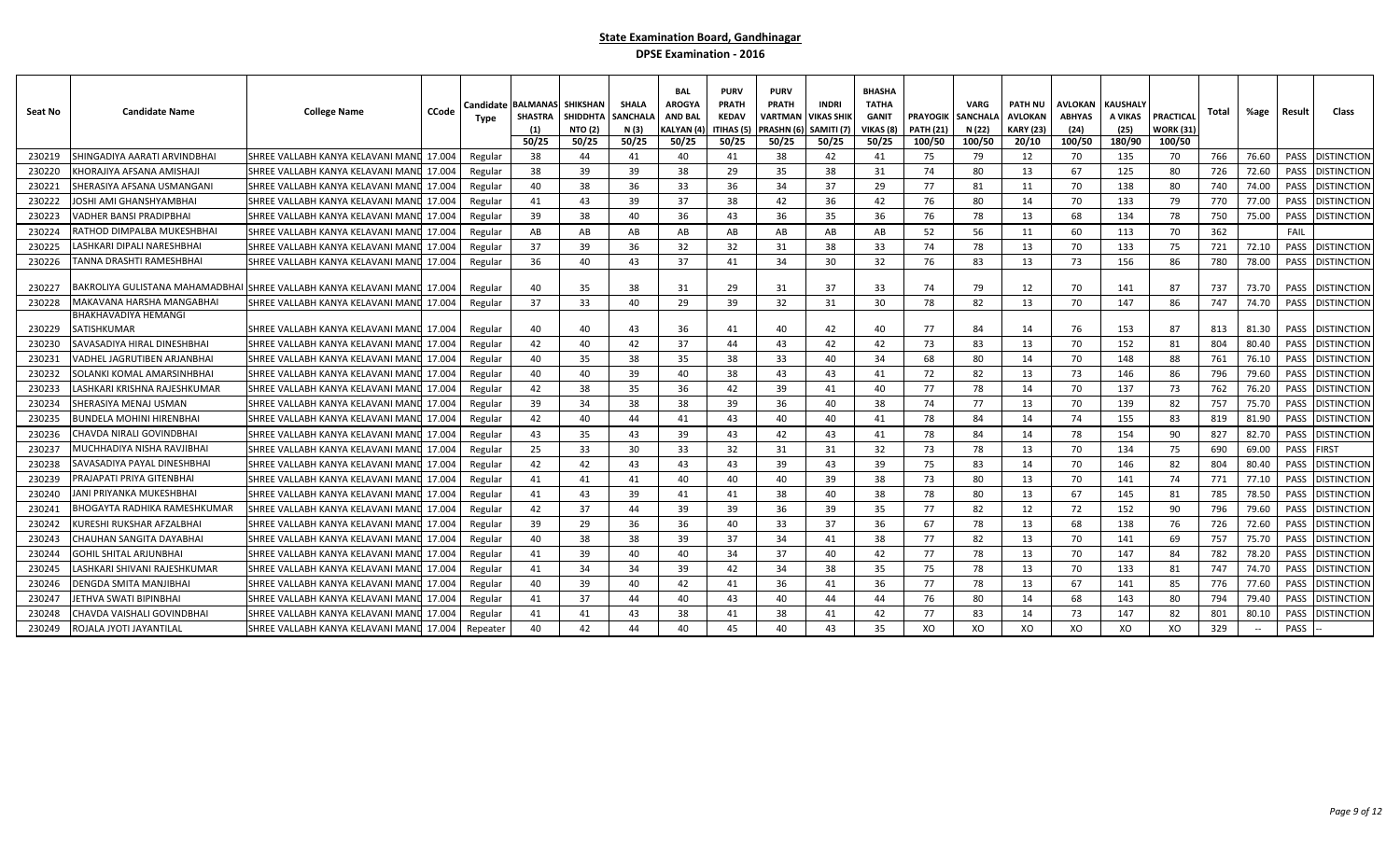| Seat No | <b>Candidate Name</b>           | <b>College Name</b>                                                                | CCode | Type    | Candidate BALMANAS SHIKSHAN<br>(1)<br>50/25 | SHASTRA SHIDDHTA<br><b>NTO (2)</b><br>50/25 | <b>SHALA</b><br><b>SANCHALA</b><br>N (3)<br>50/25 | <b>BAL</b><br>AROGY/<br><b>AND BAI</b><br><b>KALYAN</b> (4)<br>50/25 | <b>PURV</b><br>PRATH<br><b>KEDAV</b><br>ITIHAS (5)<br>50/25 | <b>PURV</b><br><b>PRATH</b><br><b>VARTMAN VIKAS SHIK</b><br>PRASHN (6) SAMITI (7)<br>50/25 | <b>INDRI</b><br>50/25 | <b>BHASHA</b><br><b>TATHA</b><br><b>GANIT</b><br>VIKAS (8<br>50/25 | <b>PRAYOGIK</b><br><b>PATH (21)</b><br>100/50 | <b>VARG</b><br><b>SANCHALA</b><br>N (22)<br>100/50 | <b>PATH NU</b><br><b>AVLOKAN</b><br><b>KARY (23)</b><br>20/10 | AVLOKAN KAUSHALY<br><b>ABHYAS</b><br>(24)<br>100/50 | A VIKAS<br>(25)<br>180/90 | PRACTICAL<br><b>WORK (31)</b><br>100/50 | Total | %age  | Result | Class                      |
|---------|---------------------------------|------------------------------------------------------------------------------------|-------|---------|---------------------------------------------|---------------------------------------------|---------------------------------------------------|----------------------------------------------------------------------|-------------------------------------------------------------|--------------------------------------------------------------------------------------------|-----------------------|--------------------------------------------------------------------|-----------------------------------------------|----------------------------------------------------|---------------------------------------------------------------|-----------------------------------------------------|---------------------------|-----------------------------------------|-------|-------|--------|----------------------------|
| 230250  | <b>SEVKANI ANJALI TULSIDAS</b>  | SMT.ZARMARBEN S. PATEL PR.PTC TRENI 19.010                                         |       | Regular | 41                                          | 41                                          | 44                                                | 42                                                                   | 41                                                          | 40                                                                                         | 38                    | 39                                                                 | 94                                            | 95                                                 | 15                                                            | 94                                                  | 170                       | 85                                      | 879   | 87.90 |        | PASS DISTINCTION           |
| 230251  | PATEL AVANI NARENDRA            | SMT.ZARMARBEN S. PATEL PR.PTC TRENI 19.010                                         |       | Regular | 37                                          | 40                                          | 36                                                | 38                                                                   | 35                                                          | 34                                                                                         | 38                    | 35                                                                 | 88                                            | 89                                                 |                                                               | 91                                                  | 158                       | 79                                      | 812   | 81.20 |        | PASS DISTINCTION           |
| 230252  | VASAVA BHAVNABEN SUNDARBHAI     | SMT.ZARMARBEN S. PATEL PR.PTC TRENI 19.010                                         |       | Regular | AB                                          | AB                                          | AB                                                | AB                                                                   | AB                                                          | AB                                                                                         | AB                    | AB                                                                 | 87                                            | 89                                                 | 16                                                            | 88                                                  | 155                       | 75                                      | 510   |       | FAIL   |                            |
| 230253  | IOSHI DHRUVI DHANANJAY          | SMT.ZARMARBEN S. PATEL PR.PTC TRENI 19.010                                         |       | Regular | 44                                          | 41                                          | 43                                                | 36                                                                   | 37                                                          | 43                                                                                         | 41                    | 40                                                                 | 99                                            | 97                                                 |                                                               | 96                                                  | 174                       | 92                                      | 901   | 90.10 |        | PASS DISTINCTION           |
| 230254  | MODI FERI JITENDRAKUMAR         | SMT.ZARMARBEN S. PATEL PR.PTC TRENI 19.010                                         |       | Regular | 42                                          | 37                                          | 42                                                |                                                                      | 35                                                          | 38                                                                                         | 39                    | 42                                                                 | 98                                            | 96                                                 |                                                               | 95                                                  | 167                       | 87                                      | 875   | 87.50 |        | PASS DISTINCTION           |
| 230255  | CHAUHAN JINAL VIJAYBHAI         | SMT.ZARMARBEN S. PATEL PR.PTC TRENI 19.010                                         |       | Regular | 40                                          | 34                                          | 37                                                | 40                                                                   | 39                                                          | 40                                                                                         | 40                    | 39                                                                 | 89                                            | 90                                                 |                                                               | 87                                                  | 164                       | 80                                      | 836   | 83.60 |        | PASS DISTINCTION           |
| 230256  | MODI KHUSHBOO AJAYKUMAR         | SMT.ZARMARBEN S. PATEL PR.PTC TRENI 19.010                                         |       | Regular | 37                                          | 37                                          | 45                                                | 43                                                                   | 35                                                          | 40                                                                                         | 40                    | 40                                                                 | 92                                            | 90                                                 | 15                                                            | 95                                                  | 168                       | 82                                      | 859   | 85.90 |        | PASS DISTINCTION           |
| 230257  | NIMBALKAR KOMAL MAHENDRABHAI    | SMT.ZARMARBEN S. PATEL PR.PTC TRENI 19.010                                         |       | Regular | 43                                          | 45                                          | 47                                                | 42                                                                   | 37                                                          | 41                                                                                         | 41                    | 38                                                                 | 95                                            | 94                                                 |                                                               | 97                                                  | 173                       | 84                                      | 894   | 89.40 |        | PASS DISTINCTION           |
| 230258  | MALIK MAJIDABANU RASHIDAHMED    | SMT.ZARMARBEN S. PATEL PR.PTC TRENI 19.010                                         |       | Regular | 38                                          | 35                                          | 43                                                | 42                                                                   | 36                                                          | 39                                                                                         | 40                    | 35                                                                 | 89                                            |                                                    |                                                               | 90                                                  | 168                       | 79                                      | 842   | 84.20 |        | PASS DISTINCTION           |
| 230259  | VAGHELA MANALI RAMANBHAI        | SMT.ZARMARBEN S. PATEL PR.PTC TRENI 19.010                                         |       | Regular | AB                                          | AB                                          | AB                                                |                                                                      | AB                                                          | AB                                                                                         |                       | AE                                                                 | 89                                            | 86                                                 | 15                                                            | 87                                                  | 153                       | 71                                      | 501   |       | FAIL   |                            |
| 230260  |                                 | LAKDAWALA POOJABEN SANJAYKUMAR SMT.ZARMARBEN S. PATEL PR.PTC TREN 19.010           |       | Regular | 43                                          | 37                                          | 45                                                | 38                                                                   | 42                                                          | 41                                                                                         | 40                    | 38                                                                 | 90                                            | 89                                                 | 15                                                            | 88                                                  | 160                       | 78                                      | 844   | 84.40 |        | PASS DISTINCTION           |
| 230261  | MALIK RIZWANABANU RASHIDAHMED   | SMT.ZARMARBEN S. PATEL PR.PTC TRENI 19.010                                         |       | Regular | 40                                          | 37                                          | 46                                                | 42                                                                   | 43                                                          | 38                                                                                         | 41                    | 39                                                                 | 90                                            |                                                    | 16                                                            | 93                                                  | 169                       | 81                                      | 866   | 86.60 |        | PASS DISTINCTION           |
| 230262  | VAVIA SHEFALI RAJESHKUMAR       | SMT.ZARMARBEN S. PATEL PR.PTC TRENI 19.010                                         |       | Regular | 37                                          | 37                                          | 41                                                |                                                                      | 39                                                          | 42                                                                                         | 40                    | 33                                                                 | 91                                            | 88                                                 |                                                               | 88                                                  | 163                       | 77                                      | 833   | 83.30 |        | PASS DISTINCTION           |
| 230263  | <b>SOLANKI SWETA JAYESHBHAI</b> | SMT.ZARMARBEN S. PATEL PR.PTC TRENI 19.010                                         |       | Regular | 39                                          | 44                                          | 47                                                | 43                                                                   | 39                                                          | 44                                                                                         |                       | 37                                                                 | 90                                            | 88                                                 | 16                                                            | 88                                                  | 158                       | 79                                      | 853   | 85.30 |        | PASS DISTINCTION           |
| 230264  | PATEL TAMANNABEN KANAIYABHAI    | ISMT.ZARMARBEN S. PATEL PR.PTC TRENI 19.010                                        |       | Regular | 37                                          | 38                                          | 47                                                | 40                                                                   | 41                                                          | 40                                                                                         | 43                    | 39                                                                 | 98                                            | 96                                                 | 17                                                            | 97                                                  | 175                       | 91                                      | 899   | 89.90 |        | PASS DISTINCTION           |
| 230265  | RAWAL URVASHIBEN JITENDRABHAI   | SMT.ZARMARBEN S. PATEL PR.PTC TRENI 19.010                                         |       | Regular | 43                                          | 41                                          | 47                                                | 40                                                                   | 44                                                          | 44                                                                                         | 41                    | 40                                                                 | 96                                            | 94                                                 |                                                               | 95                                                  | 172                       | 85                                      | 899   | 89.90 |        | PASS DISTINCTION           |
| 230266  |                                 | <b>PRAJAPATI VIRALBEN BHUPENDRABHAI SMT.ZARMARBEN S. PATEL PR.PTC TRENI 19.010</b> |       | Regular | 36                                          | 32                                          |                                                   | 39                                                                   | 35                                                          | 38                                                                                         |                       | 36                                                                 | 93                                            |                                                    |                                                               | 95                                                  | 167                       | 83                                      | 849   |       |        | 84.90   PASS   DISTINCTION |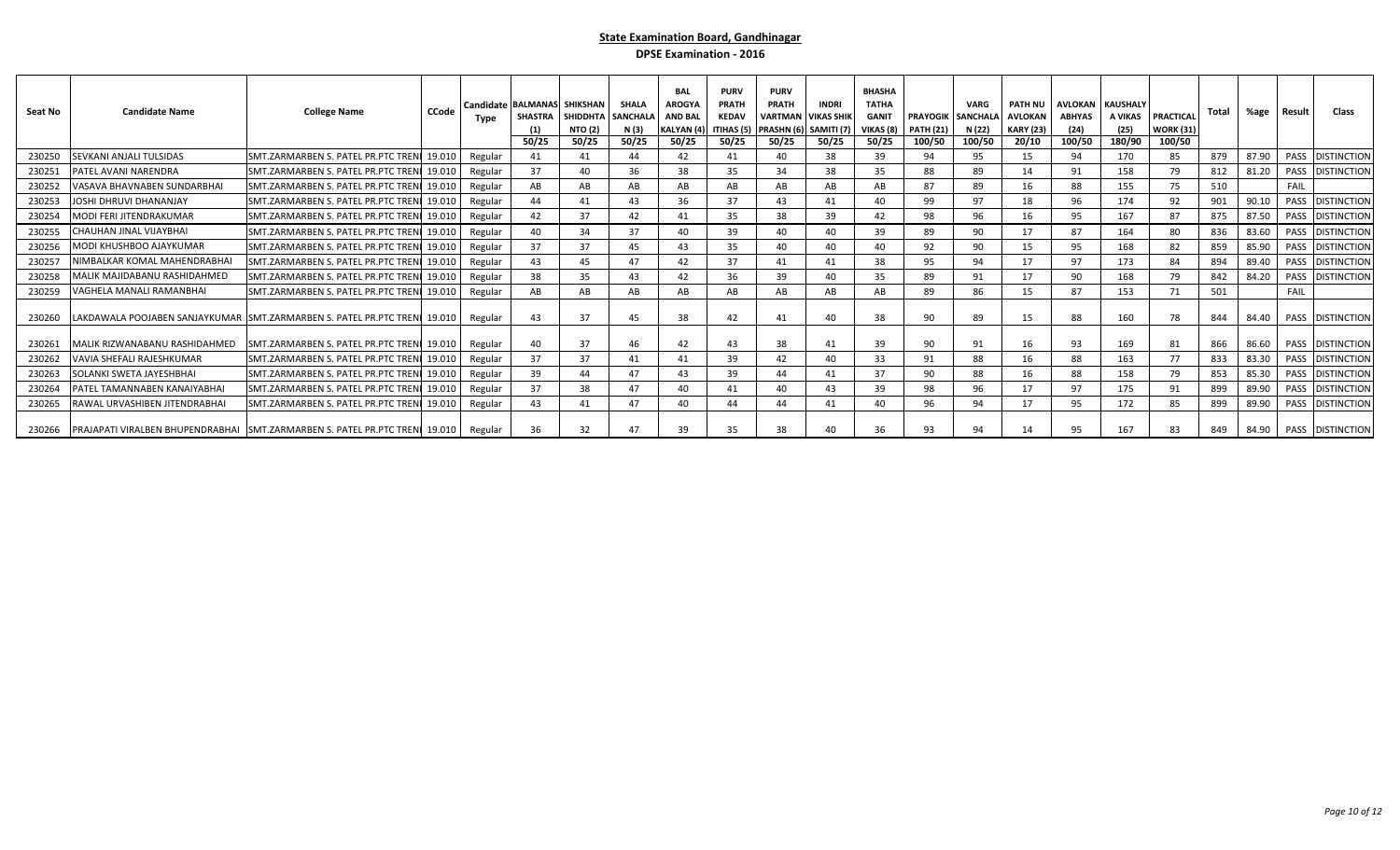| Seat No | <b>Candidate Name</b>                            | <b>College Name</b>                       | <b>CCode</b> | Candidate l<br>Type | <b>BALMANAS</b><br><b>SHASTRA</b><br>50/25 | <b>SHIKSHAN</b><br>SHIDDHTA<br><b>NTO (2)</b><br>50/25 | <b>SHALA</b><br>SANCHAL<br>N (3)<br>50/25 | <b>BAL</b><br><b>AROGYA</b><br><b>AND BAL</b><br>KALYAN (4)<br>50/25 | <b>PURV</b><br><b>PRATH</b><br><b>KEDAV</b><br><b>ITIHAS (5</b><br>50/25 | <b>PURV</b><br><b>PRATH</b><br>VARTMAN<br>PRASHN (6)<br>50/25 | <b>INDRI</b><br><b>VIKAS SHIK</b><br>SAMITI (7)<br>50/25 | <b>BHASHA</b><br><b>TATHA</b><br><b>GANIT</b><br>VIKAS (8)<br>50/25 | <b>PRAYOGIK</b><br><b>PATH (21)</b><br>100/50 | <b>VARG</b><br><b>SANCHALA</b><br>N (22)<br>100/50 | <b>PATH NU</b><br>AVLOKAN<br><b>KARY (23)</b><br>20/10 | <b>AVLOKAN</b><br>ABHYAS<br>(24)<br>100/50 | <b>KAUSHALY</b><br>A VIKAS<br>(25)<br>180/90 | <b>PRACTICAL</b><br><b>WORK (31)</b><br>100/50 | Total | %age  | Result | Class              |
|---------|--------------------------------------------------|-------------------------------------------|--------------|---------------------|--------------------------------------------|--------------------------------------------------------|-------------------------------------------|----------------------------------------------------------------------|--------------------------------------------------------------------------|---------------------------------------------------------------|----------------------------------------------------------|---------------------------------------------------------------------|-----------------------------------------------|----------------------------------------------------|--------------------------------------------------------|--------------------------------------------|----------------------------------------------|------------------------------------------------|-------|-------|--------|--------------------|
| 230267  | BARAIYA AARTIBEN THAKARSHIBHAI                   | MAITRI VIDHYAPITH PURV PRATHMIK BA 20.005 |              | Regular             | 37                                         | 38                                                     | 31                                        | 42                                                                   | 37                                                                       | 36                                                            | 37                                                       | 30                                                                  | 84                                            | 87                                                 | 17                                                     | 85                                         | 150                                          | 85                                             | 796   | 79.60 | PASS   | <b>DISTINCTION</b> |
| 230268  | SOLANKI ANKITA BHUPENDRAKUMAR                    | MAITRI VIDHYAPITH PURV PRATHMIK B         | 20.005       | Regular             | 40                                         | 38                                                     | 36                                        | 40                                                                   | 42                                                                       | 37                                                            | 43                                                       | 32                                                                  | 73                                            | 76                                                 | 15                                                     | 74                                         | 129                                          | 84                                             | 759   | 75.90 | PASS   | <b>DISTINCTION</b> |
| 230269  | SATAPARA ANKITABEN RAJESHBHAI                    | MAITRI VIDHYAPITH PURV PRATHMIK BA 20.005 |              | Regular             | 42                                         | 40                                                     | 37                                        | 36                                                                   | 39                                                                       | 37                                                            | 40                                                       | 30                                                                  | 81                                            | 88                                                 | 17                                                     | 84                                         | 148                                          | 85                                             | 804   | 80.40 | PASS   | <b>DISTINCTION</b> |
| 23027   | SATAPARA ASMITA VINODBHAI                        | MAITRI VIDHYAPITH PURV PRATHMIK B         | 20.005       | Regular             | 42                                         | 36                                                     | 38                                        | 36                                                                   | 40                                                                       | 36                                                            | 39                                                       | 37                                                                  | 85                                            | 88                                                 | 17                                                     | 90                                         | 156                                          | 84                                             | 824   | 82.40 | PASS   | <b>DISTINCTION</b> |
| 230271  | SOLANKI BASANTIBEN AMARSHIBHAI                   | MAITRI VIDHYAPITH PURV PRATHMIK BA 20.005 |              | Regular             | 44                                         | 44                                                     | 39                                        | 42                                                                   | 43                                                                       | 44                                                            | 41                                                       | 42                                                                  | 72                                            | 74                                                 | 15                                                     | 72                                         | 125                                          | 82                                             | 779   | 77.90 | PASS   | <b>DISTINCTION</b> |
| 23027   | RATHOD BHUMIKABEN VITTHALBHAI                    | <b>MAITRI VIDHYAPITH PURV PRATHMIK BA</b> | 20.005       | Regular             | 39                                         | 35                                                     | 38                                        | 35                                                                   | 34                                                                       | 38                                                            | 37                                                       | 31                                                                  | 65                                            | 68                                                 | 15                                                     | 67                                         | 122                                          | 78                                             | 702   | 70.20 | PASS   | <b>DISTINCTION</b> |
| 230273  | MEMAKIYA DIVYA GANAPATBHAI                       | MAITRI VIDHYAPITH PURV PRATHMIK BA 20.005 |              | Regular             | 41                                         | 35                                                     | 41                                        | 40                                                                   | 38                                                                       | 39                                                            | 41                                                       | 32                                                                  | 83                                            | 86                                                 | 17                                                     | 84                                         | 146                                          | 85                                             | 808   | 80.80 | PASS   | DISTINCTION        |
| 230274  | SOLANKI DIVYABEN DINESHBHAI                      | MAITRI VIDHYAPITH PURV PRATHMIK BA        | 20.005       | Regular             | 29                                         | 30                                                     | 32                                        | 40                                                                   | 38                                                                       | 41                                                            | 40                                                       | 31                                                                  | 67                                            | 67                                                 | 15                                                     | 66                                         | 119                                          | 78                                             | 693   | 69.30 | PASS   | <b>IRST</b>        |
| 230275  | OLANKI HARSHABEN AMARSHIBHAI                     | MAITRI VIDHYAPITH PURV PRATHMIK B         | 20.005       | Regular             | 40                                         | 38                                                     | 38                                        | 38                                                                   | 37                                                                       | 39                                                            | 37                                                       | 31                                                                  | 66                                            | 67                                                 | 15                                                     | 63                                         | 120                                          | 79                                             | 708   | 70.80 | PASS   | <b>DISTINCTION</b> |
| 230276  | RAVAL JAGRUTIBEN PRADYUMANBHAI                   | MAITRI VIDHYAPITH PURV PRATHMIK BA 20.005 |              | Regular             | 41                                         | 40                                                     | 40                                        | 34                                                                   | 38                                                                       | 40                                                            | 40                                                       | 38                                                                  | 76                                            | 78                                                 | 16                                                     | 74                                         | 144                                          | 85                                             | 784   | 78.40 | PASS   | <b>DISTINCTION</b> |
| 23027   | SOLANKI JAYABEN KHANABHAI                        | <b>MAITRI VIDHYAPITH PURV PRATHMIK B</b>  | 20.005       | Regular             | 44                                         | AB                                                     | 33                                        | 37                                                                   | 40                                                                       | 43                                                            | 43                                                       | 36                                                                  | 64                                            | 63                                                 | 15                                                     | 64                                         | 117                                          | 79                                             | 678   |       | FAIL   |                    |
| 230278  | VAGHELA JYOTIBEN HIMATBHAI                       | MAITRI VIDHYAPITH PURV PRATHMIK BA 20.005 |              | Regular             | 41                                         | 40                                                     | 36                                        | 42                                                                   | 44                                                                       | 43                                                            | 43                                                       | 30                                                                  | 78                                            | 77                                                 | 16                                                     | 80                                         | 142                                          | 84                                             | 796   | 79.60 | PASS   | <b>DISTINCTION</b> |
| 23027   | ATHOD KAILASHBEN JIVANBHAI:                      | MAITRI VIDHYAPITH PURV PRATHMIK BA        | 20.005       | Regular             | 42                                         | 41                                                     | 36                                        | 42                                                                   | 39                                                                       | 46                                                            | 43                                                       | 43                                                                  | 79                                            | 87                                                 | 16                                                     | 83                                         | 146                                          | 83                                             | 826   | 82.60 | PASS   | <b>DISTINCTION</b> |
| 230280  | RATHOD KAMLABEN KARSHANBHAI                      | MAITRI VIDHYAPITH PURV PRATHMIK BA 20.005 |              | Regular             | AB                                         | AB                                                     | 31                                        | 34                                                                   | 30                                                                       | 26                                                            | 29                                                       | 25                                                                  | 63                                            | 55                                                 | 10                                                     | 59                                         | 116                                          | 79                                             | 557   |       | FAIL   |                    |
| 230281  | SATAPARA KOMAL KESHUBHAI                         | MAITRI VIDHYAPITH PURV PRATHMIK BA 20.005 |              | Regular             | AB                                         | 40                                                     | 36                                        | 34                                                                   | 43                                                                       | 39                                                            | 40                                                       | 39                                                                  | 83                                            | 87                                                 | 17                                                     | 84                                         | 153                                          | 84                                             | 779   |       | FAIL   |                    |
| 230282  | HEKH MINAZ JAHIDBHA                              | MAITRI VIDHYAPITH PURV PRATHMIK B         | 20.005       | Regular             | 36                                         | 35                                                     | 40                                        | 38                                                                   | 42                                                                       | 43                                                            | 42                                                       | 35                                                                  | 84                                            | 90                                                 | 18                                                     | 89                                         | 155                                          | 83                                             | 830   | 83.00 | PASS   | <b>DISTINCTION</b> |
| 230283  | /AGHELA MITALBEN DAYABHAI                        | MAITRI VIDHYAPITH PURV PRATHMIK BA 20.005 |              | Regular             | 41                                         | 35                                                     | 35                                        | 39                                                                   | 45                                                                       | 42                                                            | 41                                                       | 37                                                                  | 72                                            | 73                                                 | 15                                                     | 68                                         | 121                                          | 84                                             | 748   | 74.80 | PASS   | <b>DISTINCTION</b> |
| 230284  | SANGHAVI NIRALIBEN KAMALBHA                      | MAITRI VIDHYAPITH PURV PRATHMIK BA        | 20.005       | Regular             | 36                                         | 32                                                     | 30                                        | 27                                                                   | 41                                                                       | 31                                                            | 34                                                       | 25                                                                  | 82                                            | 87                                                 | 17                                                     | 82                                         | 148                                          | 80                                             | 752   | 75.20 | PASS   | <b>DISTINCTION</b> |
| 230285  | SATAPARA PARUL KESHUBHAI                         | MAITRI VIDHYAPITH PURV PRATHMIK BA 20.005 |              | Regular             | 38                                         | 32                                                     | 34                                        | 31                                                                   | 39                                                                       | 32                                                            | 41                                                       | 29                                                                  | 83                                            | 88                                                 | 17                                                     | 80                                         | 144                                          | 82                                             | 770   | 77.00 | PASS   | distinction        |
| 230286  | /AGHELA PAYALBEN HIMATBHAI                       | MAITRI VIDHYAPITH PURV PRATHMIK BA 20.005 |              | Regular             | 41                                         | 41                                                     | 39                                        | 37                                                                   | 41                                                                       | 42                                                            | 39                                                       | 38                                                                  | 81                                            | 84                                                 | 16                                                     | 78                                         | 143                                          | 84                                             | 804   | 80.40 | PASS   | <b>DISTINCTION</b> |
| 23028   | ARMAR RAMILABEN NARSHIBHA                        | MAITRI VIDHYAPITH PURV PRATHMIK BA 20.005 |              | Regular             | 34                                         | 32                                                     | 32                                        | 37                                                                   | 33                                                                       | 31                                                            | 42                                                       | 27                                                                  | 82                                            | 83                                                 | 17                                                     | 81                                         | 148                                          | 85                                             | 764   | 76.40 | PASS   | <b>DISTINCTION</b> |
| 230288  | OLANKI REENABEN TRAMBAKBHA                       | MAITRI VIDHYAPITH PURV PRATHMIK BA        | 20.005       | Regular             | 39                                         | 39                                                     | 38                                        | 35                                                                   | 39                                                                       | 38                                                            | 43                                                       | 43                                                                  | 69                                            | 68                                                 | 15                                                     | 62                                         | 114                                          | 77                                             | 719   | 71.90 | PASS   | <b>DISTINCTIOI</b> |
| 23028   | <b>/AGHELA SUMITABEN JETHABHA</b>                | MAITRI VIDHYAPITH PURV PRATHMIK B.        | 20.005       | Regular             | 39                                         | 41                                                     | 38                                        | 35                                                                   | 44                                                                       | 35                                                            | 43                                                       | 38                                                                  | 78                                            | 85                                                 | 17                                                     | 85                                         | 145                                          | 83                                             | 806   | 80.60 | PASS   | <b>DISTINCTION</b> |
| 230290  | SOLANKI SURBHIBEN KHANABHAI                      | MAITRI VIDHYAPITH PURV PRATHMIK BA 20.005 |              | Regular             | 36                                         | 41                                                     | 38                                        | 39                                                                   | 42                                                                       | 38                                                            | 42                                                       | 41                                                                  | 66                                            | 70                                                 | 14                                                     | 60                                         | 115                                          | 79                                             | 721   | 72.10 | PASS   | <b>DISTINCTION</b> |
|         | <b>SATAPARA VARSHABEN</b><br>230291 RANCHHODBHAI | MAITRI VIDHYAPITH PURV PRATHMIK BA 20.005 |              | Regular             | 45                                         | 41                                                     |                                           | 36                                                                   | 43                                                                       | 40                                                            |                                                          | 40                                                                  | 84                                            | 88                                                 | 18                                                     | 89                                         | 156                                          |                                                | 852   | 85.20 |        | PASS DISTINCTION   |